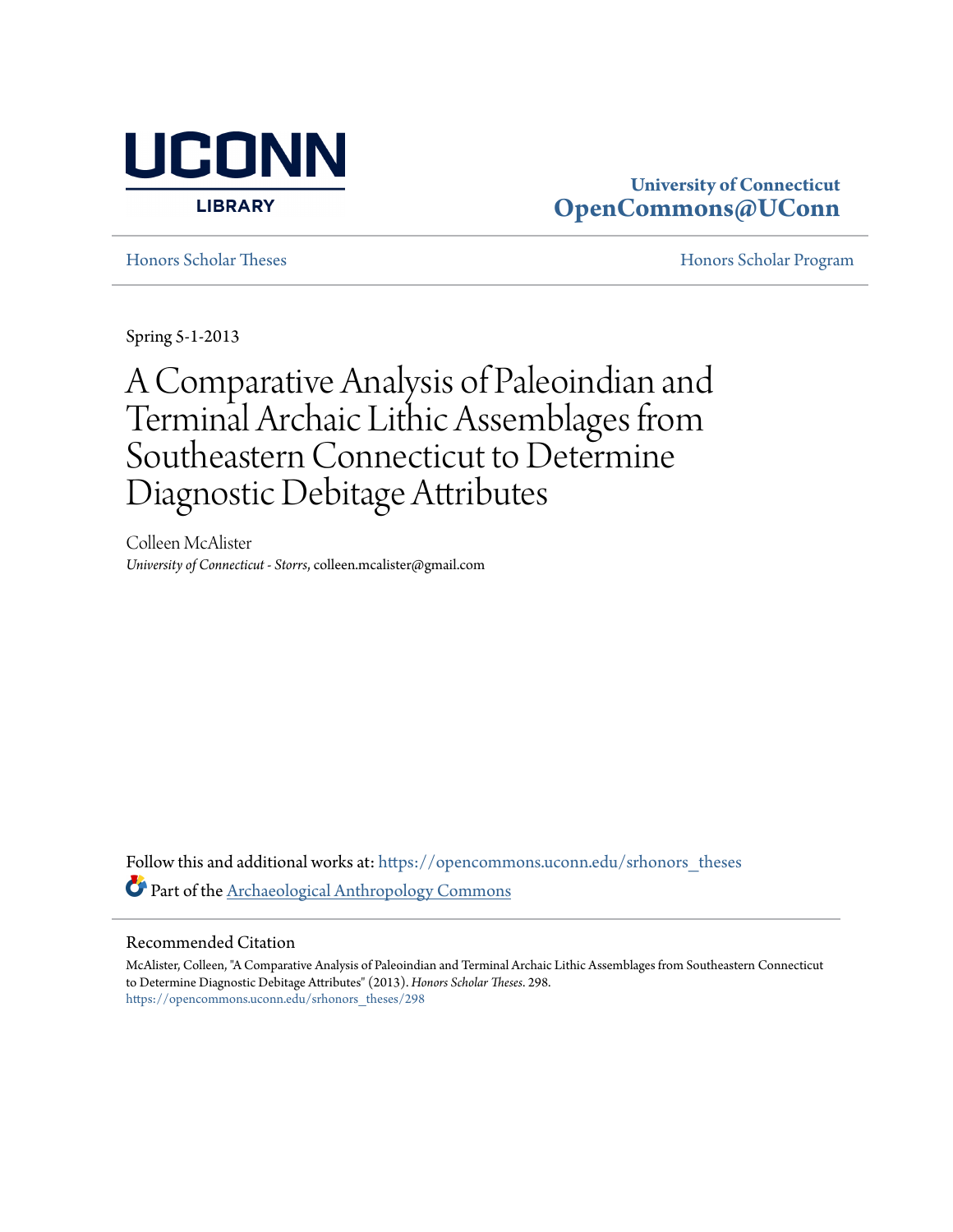### A Comparative Analysis of Paleoindian and Terminal Archaic Lithic Assemblages from Southeastern Connecticut to Determine Diagnostic Debitage Attributes

Colleen McAlister

Honors Thesis in Anthropology/Archaeology

Advisors: Dr. Kevin McBride, Dr. Natalie Munro, Zachary Singer Department of Anthropology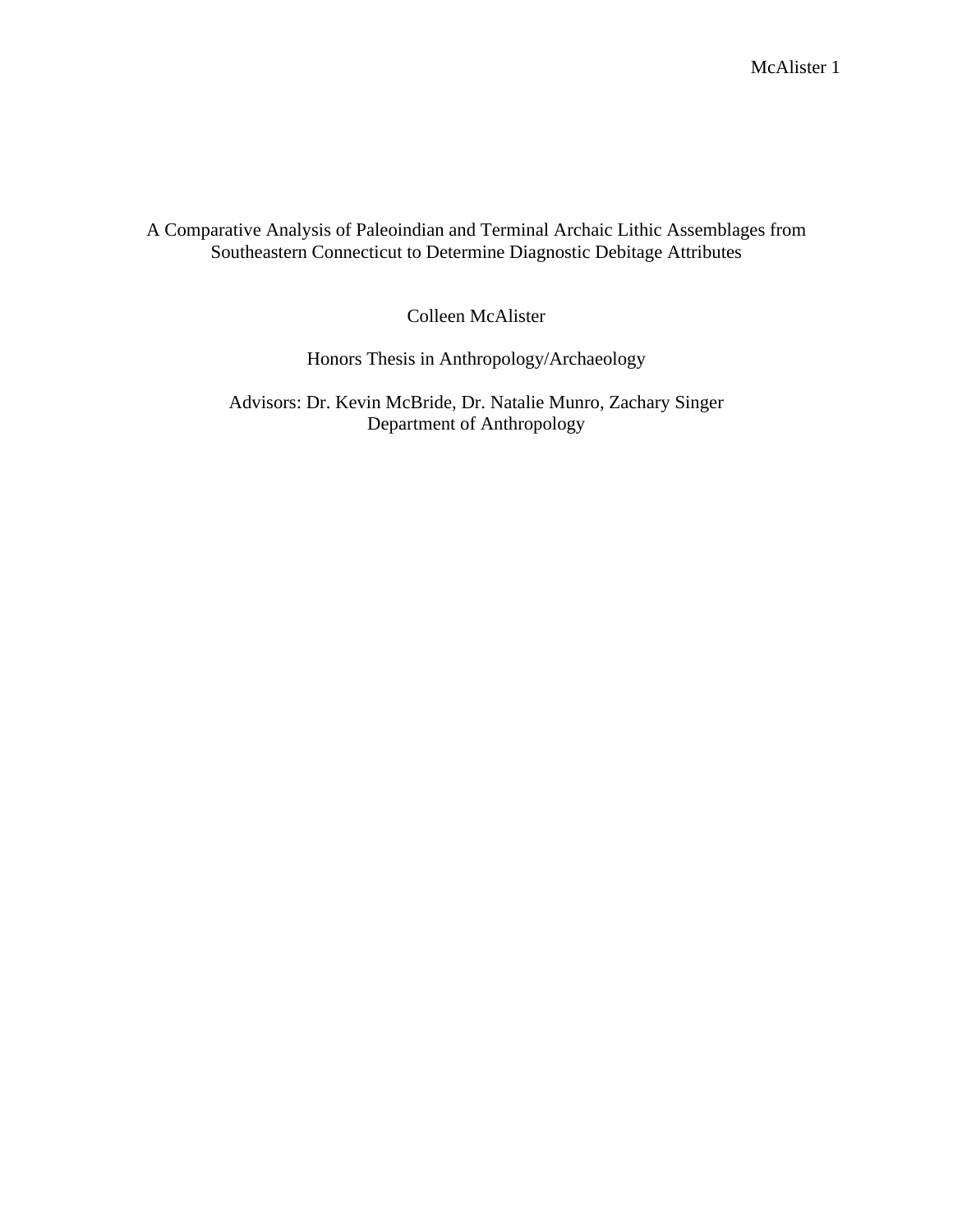Acknowledgements

Thank you to Dr. Kevin McBride for providing me with access to these assemblages, to Zachary Singer for answering my seemingly endless questions and helping me to gather sources, and to Chantal Henry and Emily Lugo for cataloging the Hidden Creek and Ohomowauke data sets that I was able to use.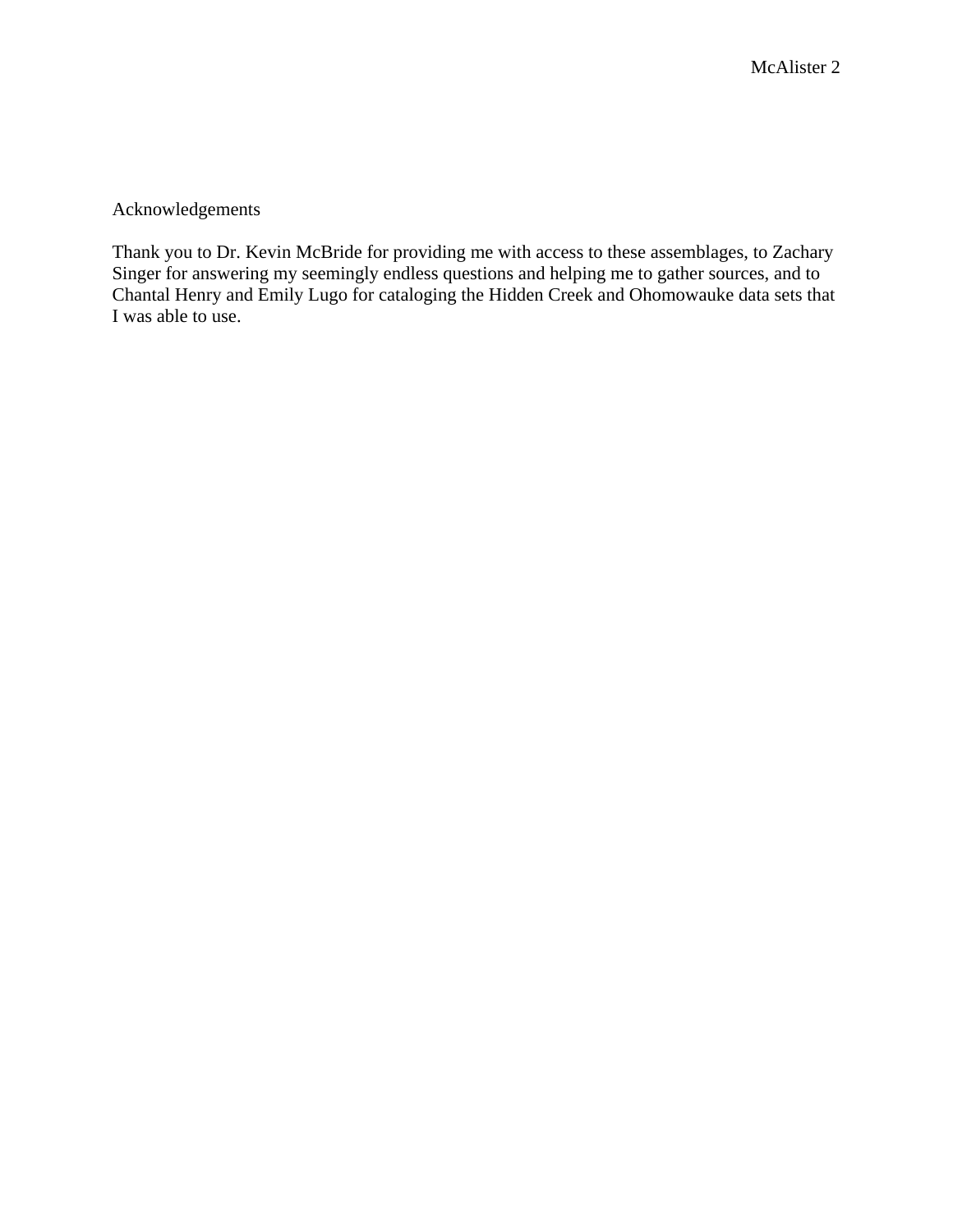### Table of Contents

- I. Abstract
- II. Introduction to Lithics and Methods of Analysis
- III. Paleoindians of New England<br>IV. Terminal Archaic Peoples of N
- IV. Terminal Archaic Peoples of New England<br>V. The Mashantucket Pequot Reservation
- The Mashantucket Pequot Reservation
- VI. Research Questions
- VII. Thesis Statement
- VIII. Presentation of Data<br>IX. Data Analysis
- Data Analysis
- X. Debitage Analysis<br>XI. Conclusion
- XI. Conclusion<br>XII. Bibliograph
- Bibliography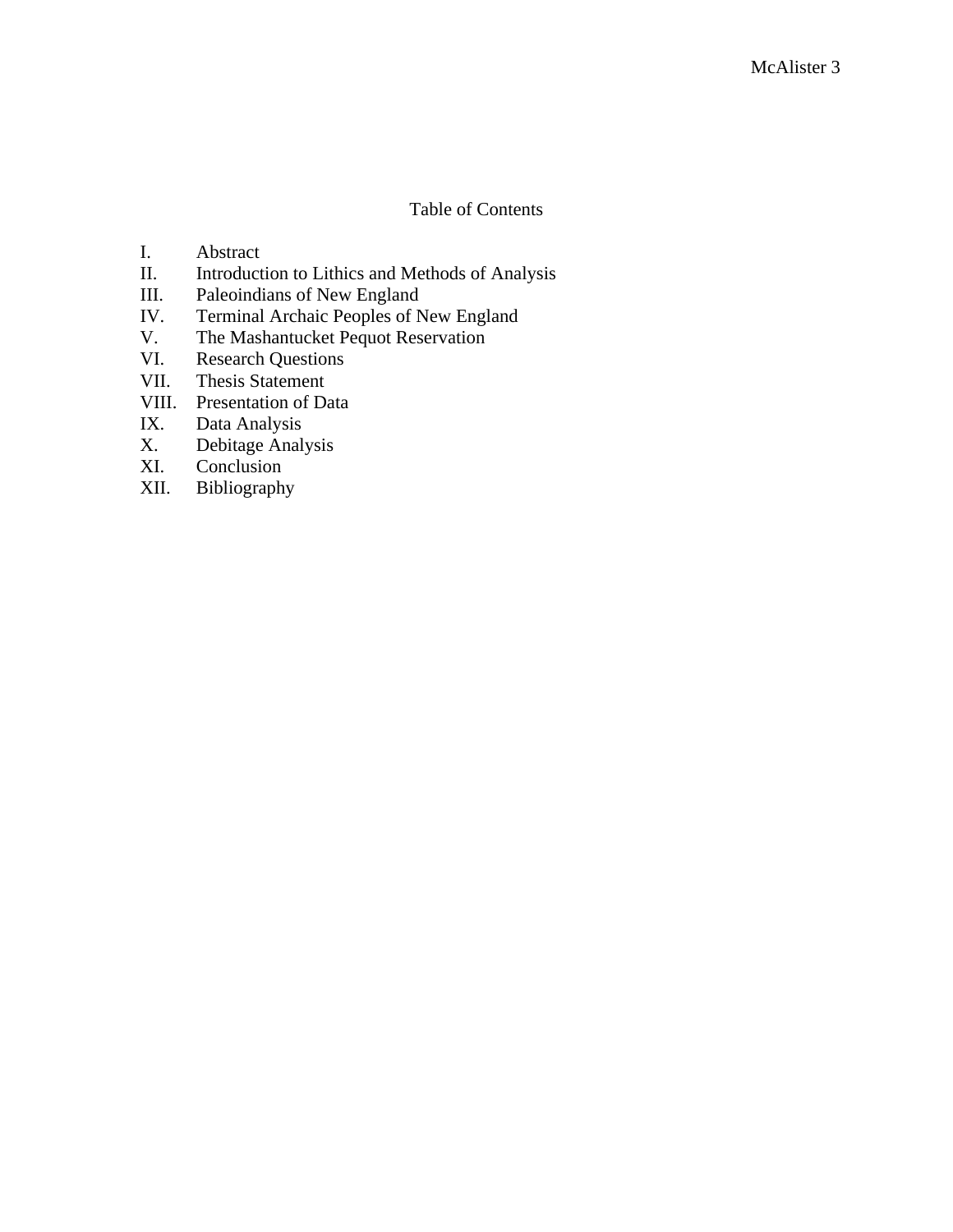### I. Abstract

The Paleoindian and Terminal Archaic periods can be differentiated on the basis of projectile point typology. This study was conducted to determine whether these two stone tool production periods could also be distinguished based solely on debitage, or the by-products of stone tool production. Goals included accurately analyzing and classifying stone tool flakes from an Early Paleoindian site, a Late Paleoindian site, and two Terminal Archaic sites, based on morphology, material, and possible geographical sources. The methods used here will help future researchers to classify sites as Paleoindian or Terminal Archaic in the initial site exploration phase.

### II. Introduction to Lithics and Methods of Analysis

The production and use of stone tools by past humans is an important area of study within the discipline of archaeology. The study of these tools is facilitated by their excellent preservation at various sites, as well as the large number of both tools and flakes, or "debitage," produced. Categorization of tools into typologies also contributes to the ease and efficiency with which these archaeological materials can be analyzed. Lithic typologies aid archaeologists in tracing the span of various cultures both in geographic space and in duration of time in which they lived and produced tools. For example, archaeologists have defined the range of the Clovis point technology as extending from the Southwestern United States throughout much of the continent. By determining a set of characteristics that qualified a projectile point as "Clovis," and by analyzing points found at sites across the country to qualify them as "Clovis points," or not, archaeologists were able to trace the spread of this lithic technology (Bradley *et al* 2008).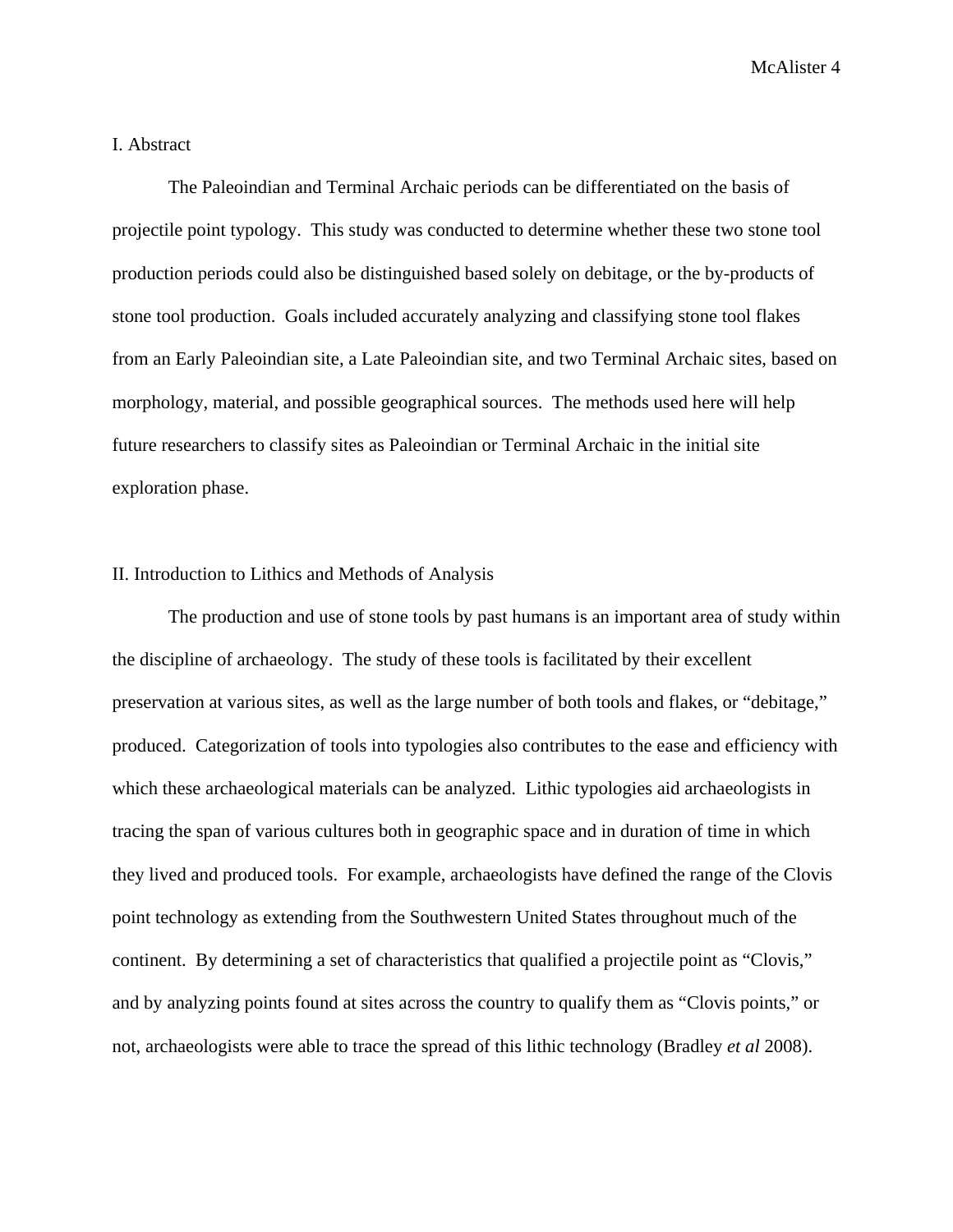While prehistoric peoples most likely did not create stone tools with such strict "categories," in mind, the classification of typologies is very useful for studying human behavior.

Another important point is that no technology is necessarily "more advanced," or "less advanced," than any other. Different groups of prehistoric humans found ways of making stone tools to suit their specific needs and to best adapt to their environments. Very different lithic traditions could serve the same purpose efficiently. For example, this study focuses on the differences between Paleoindian and Terminal Archaic lithic technologies. These two groups of prehistoric humans had markedly different projectile point traditions, with the Paleoindians producing fluted points and Terminal Archaic peoples making points of the Broad Spear tradition. Even within the Paleoindian period there are variations in style. Early Paleoindian technology is characterized by fluted points, while Late Paleoindian technology is characterized by collaterally flaked, lanceolate points that are basally-thinned, but not necessarily fluted in the same way as Early Paleoindian points (Bradley *et al* 2008: 152). The explanation for the differences in technologies between Paleoindian and Terminal Archaic peoples is that they innovated different ways to make projectile points that were most effective for the needs of their particular groups. The needs of their particular groups that manifested in the types of stone tools that they each used also tells archaeologists about the process of manufacture.

Archaeologists view stone tool use as a process, with the first step being obtainment of raw materials. Andrefsky summarizes it in this way: "The sequence from stone tool procurement to stone tool discard is decided by cultural influences, situational constraints, and raw-material accessibility." (Andrefsky 2005: 39). When analyzing lithics, all of these factors need to be considered to create the most accurate reconstruction of past human behavior. The range of available raw materials, and the ones selected by past people, tell archaeologists about where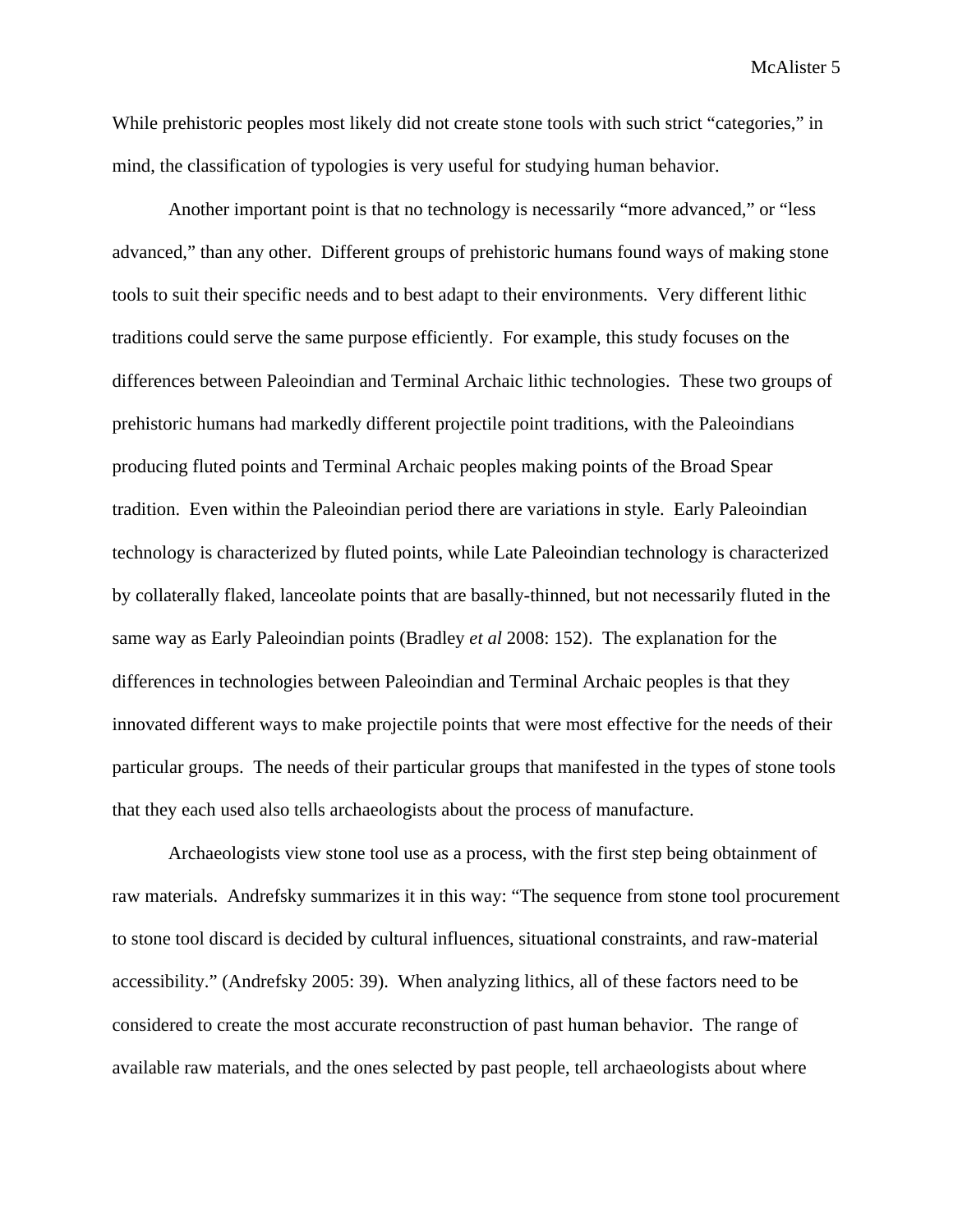these people may have lived and their geographic range. Lithic sourcing is a difficult process, but being able to make an educated guess as to where people obtained their raw materials informs on important questions such as group size, seasonal movement patterns, and trade networks. The types of tools that various groups made also reveals their degree of sedentism. This process of procurement, use, and ultimate discard also provides insights into subsistence strategies and tasks such as hunting and food processing (Andrefsky 2005). Even the act of discarding a utilized flake or broken tool tells archaeologists about the way ancient people made and used them. These steps, beginning with raw material acquisition, will now be discussed in further detail.

Raw material analysis is an essential component of the study of lithics. The types of stone that prehistoric peoples made their tools from can provide information as to where they lived and how far and how often their group traveled. Some types of stone are preferred for making stone tools because of the regular, predictable way in which they break. Obsidian is a volcanic rock, and chert is a semi-translucent, cryptocrystalline rock of ideal fracturing quality (Wilmsen 1970: 25). Obsidian is not locally available in New England and thus tools made with this material are not found in sites in the area, but chert is locally available. This high-quality stone fractures easily and predictably and was thus ideal for making fluted points by Paleoindians, because their tools required expert production skill and were very particular in design. Indeed, chert artifacts are very common at the relatively low number of Paleoindian sites in New England, and fluted points were most often made with this material. However, the source of this chert remains unknown. Scholars have speculated that the chert found in New England Paleoindian sites came from the Hudson Valley in New York State (Burke 2004: 6). Other possible sources include the Musungun area in Maine (Burke 2004: 4). Efforts to pinpoint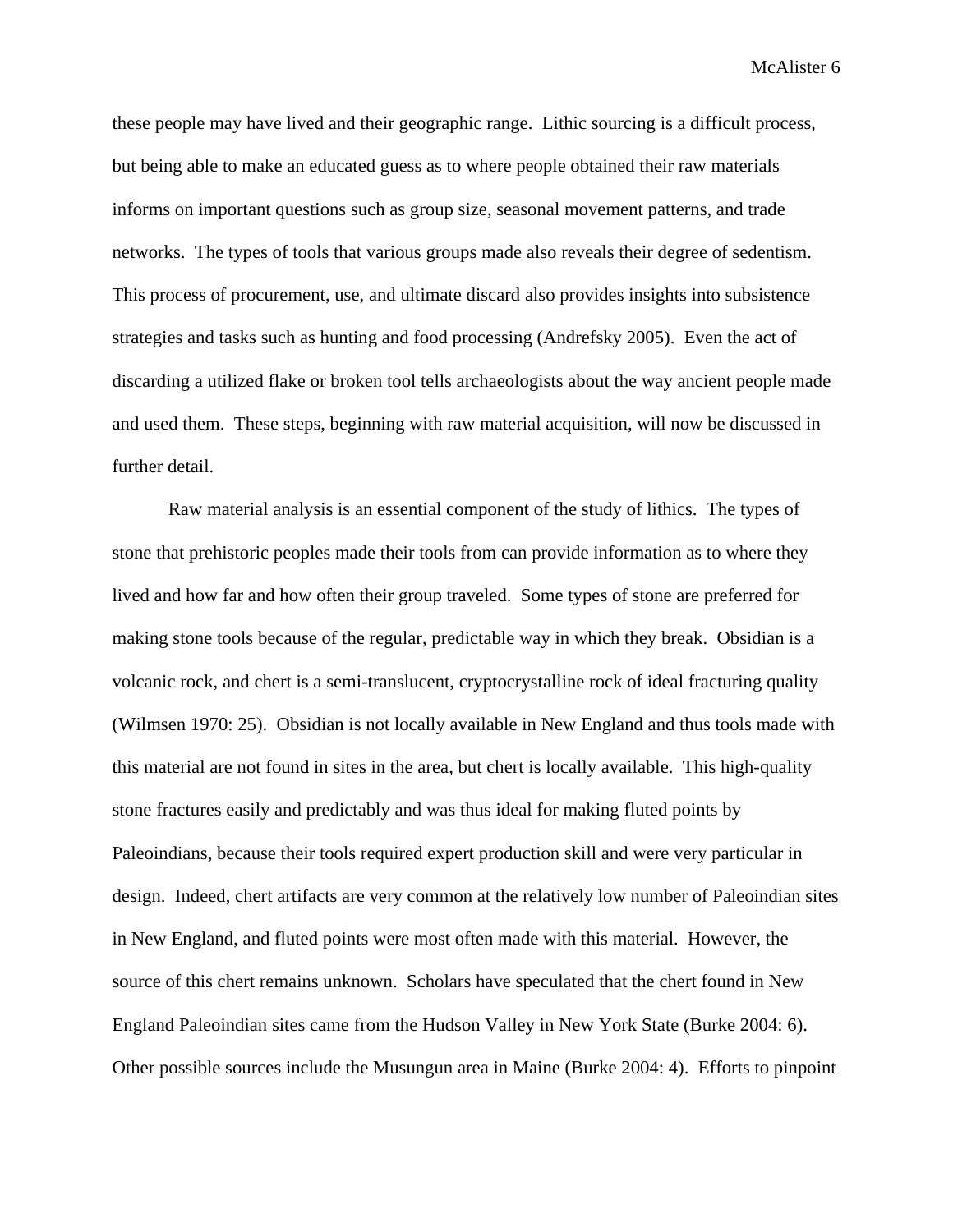the raw material sources are ongoing. The fact that this chert may have come from sources outside southeastern Connecticut, where Paleoindian tools were found, indicates that Paleoindian peoples traveled away from these places and brought their tools with them. This shows a degree of organization in their mobility patterns, as noted by Wilmsen, "The procurement of exotic materials must have entailed some effort and some sort of coordinating mechanism must have been developed…to ensure acquisition…" (Wilmsen 1970: 66). Wilmsen also notes that, "…later peoples [to Paleoindians]…were content to use…a great variety of local materials." (Wilmsen 1970: 66). That is to say, Terminal Archaic peoples acquired their raw materials more locally, and were perhaps more sedentary than Paleoindians. Chert, although not a locally available material, was still used by Terminal Archaic peoples. Jones (1997) notes that black chert debitage at the Hidden Creek site was produced by Terminal Archaic peoples. However, they have been known to also use local raw materials that were not as preferable for stone tool making, such as rhyolite, and argillite (Singer, personal communication). The types of raw materials used by prehistoric peoples to make their stone tools depended on the movement, or lack of it, of their social units, as well as on the sources where these raw materials were located and their fracture properties.

Another stage in the process of a stone tool's life is production. Flintknapping is the process by which stone tools are made from a prepared core or a large block of stone. The two main types of tools, unifacial and bifacial, undergo different stages of production and are used for different purposes. A stone tool is produced with a specific purpose in mind, as noted by Andrefsky (2005). Unifacial tools, such as endscrapers, blades, and utilized flakes, are only modified on one side and are used for tasks such as cutting and scraping animal hides and plant processing. Bifacial tools, such as projectile points, are modified by humans on both sides of the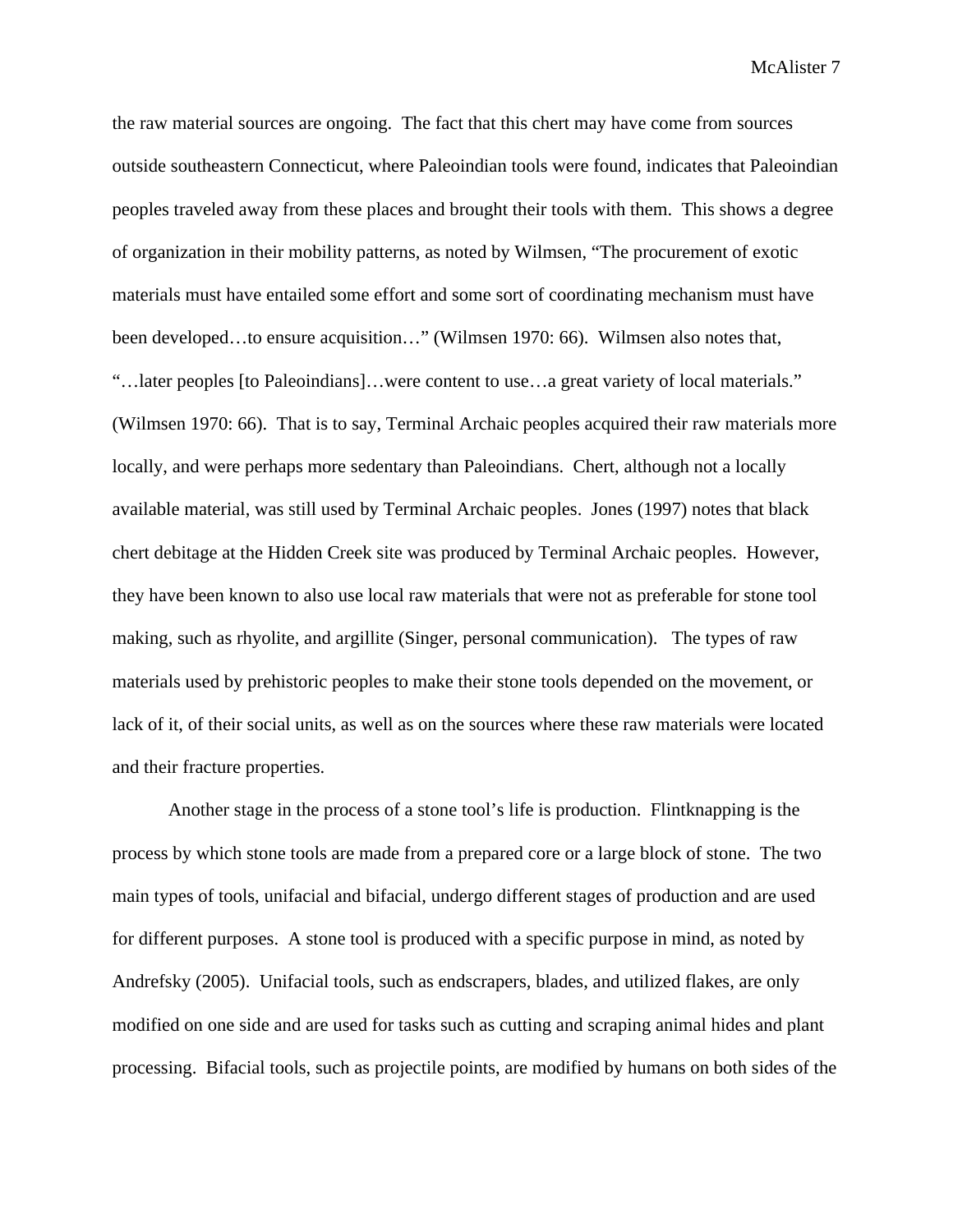tool and are used for tasks such as hunting animals. More often than not, prehistoric peoples produced both unifacial and bifacial tools. These two stone tool types also produce different debitage flakes, which is part of what this study aims to examine. The production of bifacial tools requires more time and the expenditure of greater effort. Many types of unifacial tools require little effort and time to produce, and are often used only once and then discarded. These types are known as "expedient tools." (Andrefsky 2005). Other unifaces such as endscrapers require greater effort in production, and are retouched and used multiple times. These are known as "curated tools," (Andrefsky 2005). Bifaces are also included in the category of "curated tools." The ratio of expedient to curated tools in any given assemblage could reveal information about a particular group's degree of mobility. In other words, "…mobile groups prefer multifunctional, readily modifiable and portable tools to decrease the risk of uncertainty." (Andrefsky 2005: 157). By this logic, archaeologists expect to find more curated tools in the assemblages of mobile groups and more expedient tools in those of semi-sedentary or sedentary groups, who could produce these tools quickly and could afford to discard them shortly after use. Because they did not know what they may have encountered in their movements around the landscape, it is likely that mobile groups did not want to be caught without a useable tool in their possession at any given time. Sedentary groups had their raw material sources close by, and were familiar with their surrounding landscape. They could afford to make expedient tools, because they could easily return to their source of raw material. A tool's production, as well as its usage, provides insights into the lives of prehistoric peoples.

After the raw materials are acquired and the tool is produced, it is used for the subsistence-related tasks for which it was intended, depending on what type of tool it is. After repeated usage the tool will become dull and will lose accuracy and efficiency. Consequently,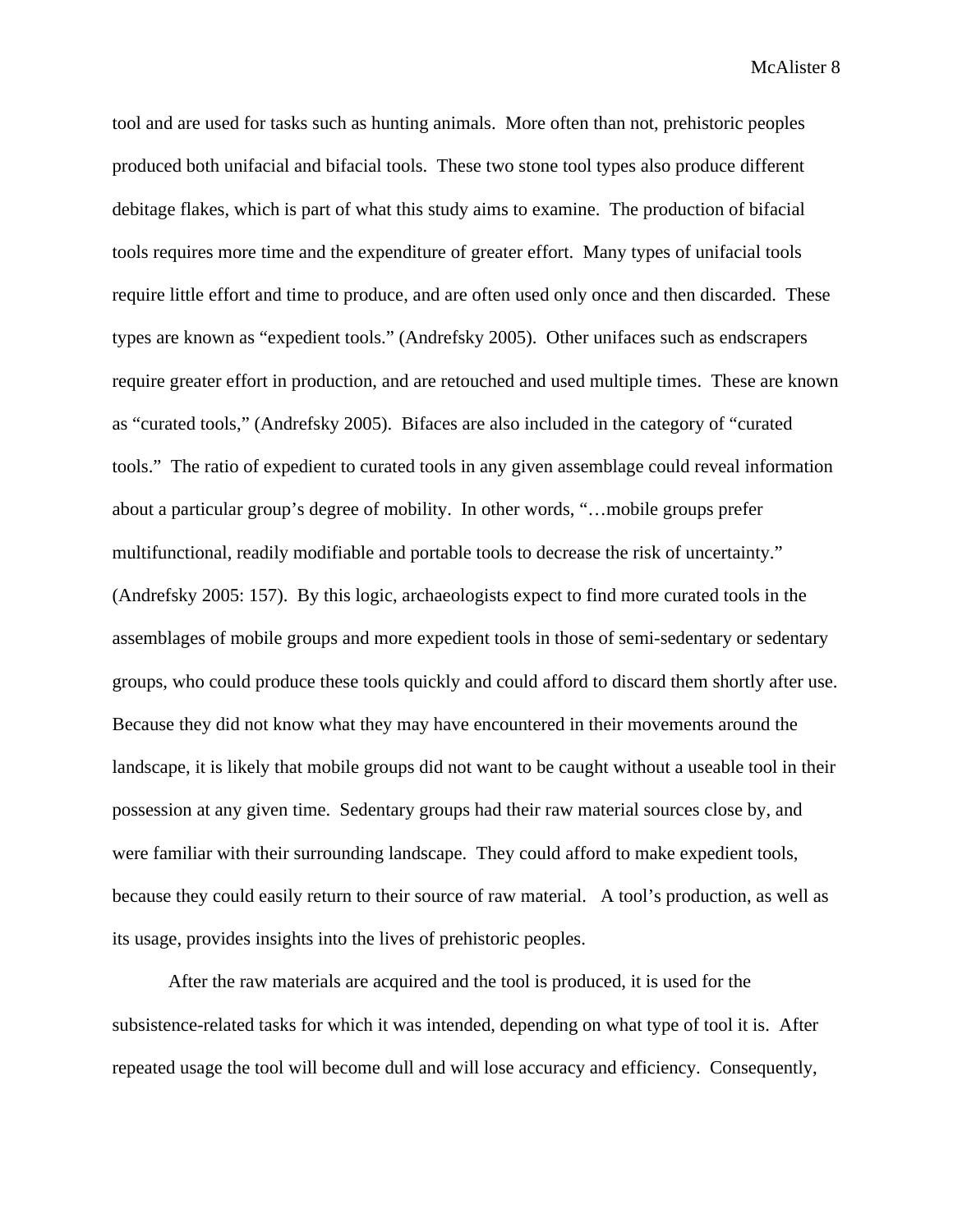the toolmaker needs to retouch the tool. Both bifacial and unifacial tools require retouch, and produce distinct retouch flakes. The knapper drives small flakes off of the utilized edge of the tool when resharpening it. This process of retouch can also be used to repair broken tools, or to remake them for a different purpose than originally intended (Shott 1989: 18). The process of retouch would have been essential for prehistoric peoples who needed useful tools for obtaining food, and ultimately, for survival. It is important to understand the purposes of usage as well as the process of retouch in studying stone tools. Another step in the process of their use life is discard.

Archaeology is essentially the examination of past peoples' refuse. This may seem somewhat unusual, but it can actually tell a lot about the way people in the past lived. If a tool had been retouched or broken to the point that it was no longer useful, it was discarded. A large part of an archaeological assemblage is made up of trash –broken or spent tools, or the byproducts of production: "debitage." This category includes waste flakes, mistakes made in the production of tools, retouching flakes, and reduction flakes. Although debitage may at first seem to be simple stone pieces, these flakes reveal much information about stone tool production when interpreted correctly. Projectile point typologies and types of tools are useful in classifying a site or a layer of occupation as belonging to a certain group of prehistoric people. As stated by Andrefsky, "Different temporal periods or cultural traditions are recognized at sites or in collections by diagnostic artifact types." (Andrefsky 2005: 74). However, these diagnostic artifacts often make up only a very small percentage of any given assemblage. Debitage is much more common, and so the ability to classify an assemblage based on the features of its largest component would be very useful.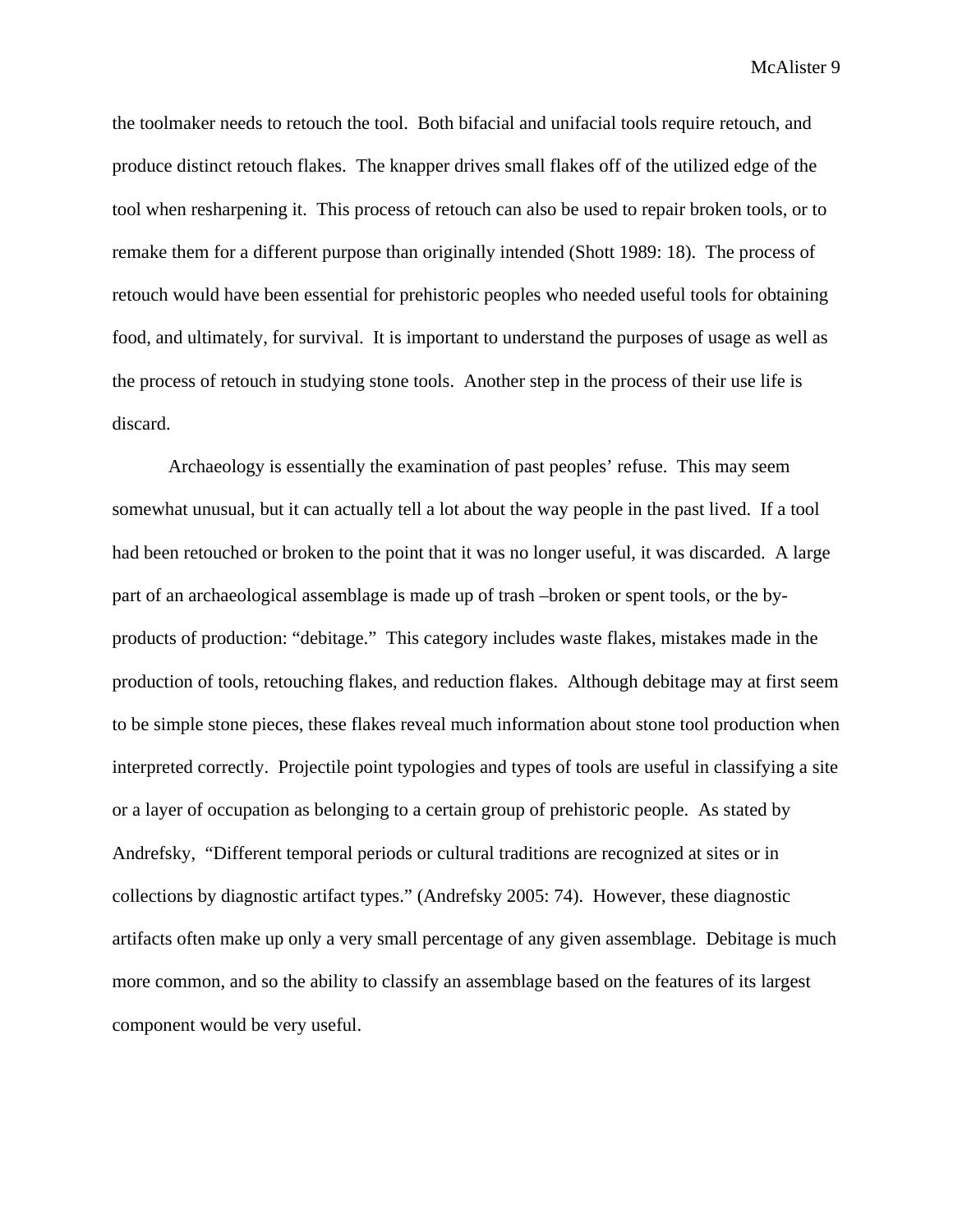The lithic features described here, as well as the process of analysis, will be incorporated into this study of Paleoindian and Terminal Archaic assemblages from the Mashantucket Pequot Reservation in southeastern Connecticut. First, however, I provide a background on both the Paleoindian and Terminal Archaic cultural traditions.

### III. The Paleoindian Peoples of New England

The earliest inhabitants of the New England region are known as the 'Paleoindians.' These people first entered into the area around 12,800 cal BP (Lothrop *et al* 2011: 560), and may have made their way via a northern corridor near Lake Ontario, or through the southern route of the Susquehanna Valley (Lothrop *et al* 2011: 560). This date coincides with the onset of the Younger Dryas, a period of rapid cooling in climate that took place here (Lothrop *et al* 2011: 562). A colder climate during this almost 1,000-year period meant that the vegetation and animal species that existed were different from those in New England today. Paleoenvironmental reconstructions have determined that New England was covered by a "closed coniferous forest," during this period, with herds of caribou roaming the landscape (Lothrop *et al* 2011: 562). It is likely that Paleoindians relied heavily on caribou for subsistence, as evidenced by the presence of calcined caribou bone at Paleoindian sites such as the Bull Brook site in Ipswich, Massachusetts (Spiess *et al* 1985). Hunting caribou, and perhaps other mammals, would have been an important part of the Paleoindian lifestyle. Groups of hunters anticipated caribou herds in the hopes of making a kill (Burch 1972: 346). Paleoindian hunters had to be ready when the herds approached, and this meant that their tools had to be fully prepared and usable. Paleoindians exemplify the model of a mobile hunting and gathering group who invested great amounts of effort into making curated tools that would always be ready and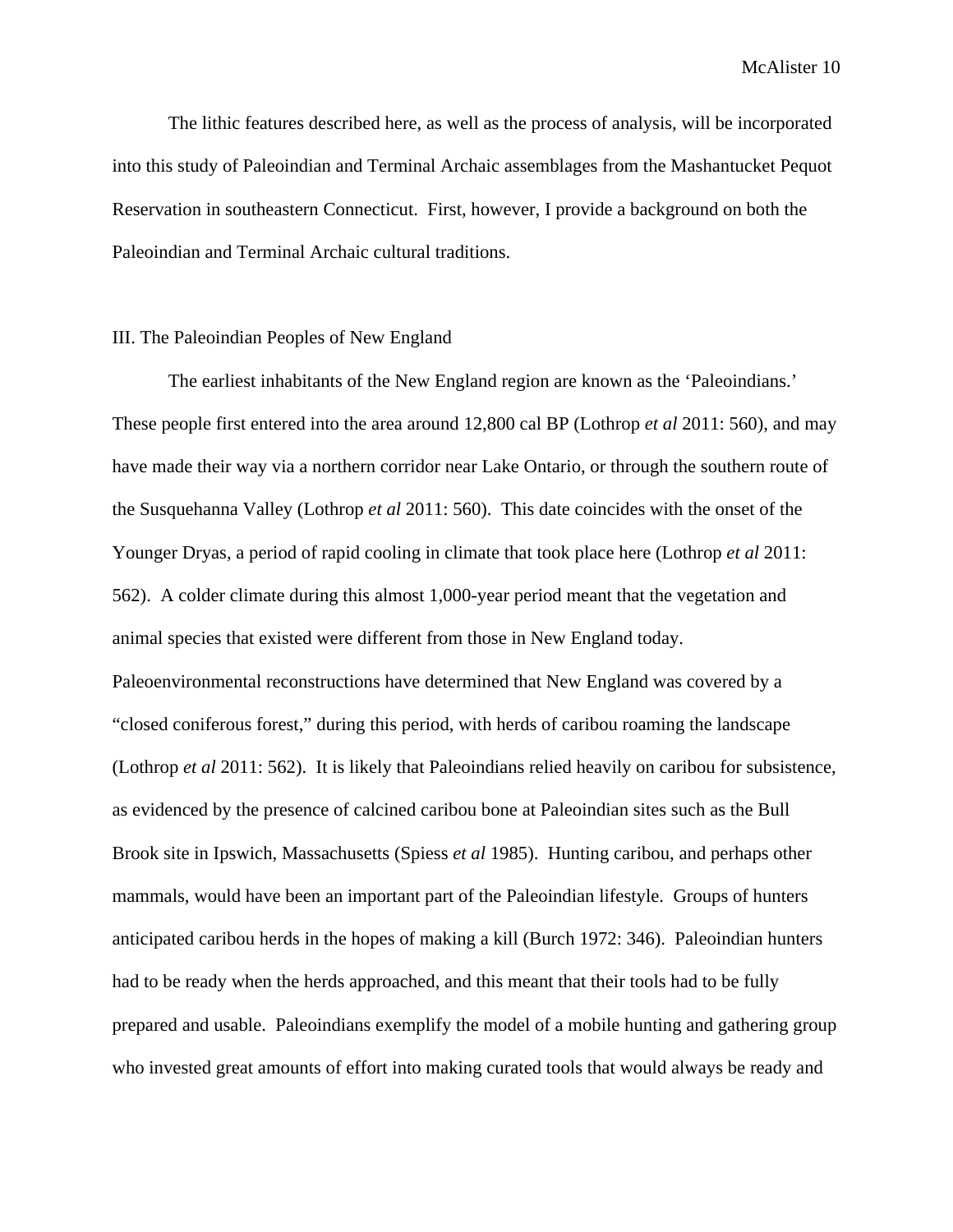would have a long uselife. They occupied sites for a short amount of time, and sometimes returned to areas on a seasonal basis (Singer, personal communication). While this lifestyle endured for many thousands of years, as did the tools made to suit it, the Paleoindians experienced a significant climate change that also changed the way they produced stone tools.

The end of the Younger Dryas cooling episode occurred between 11,700 and 11,600 cal BP (Lothrop *et al* 2011: 562). As temperatures became comparatively warmer, the landscape changed as well. New species such as deer are thought to replace caribou as the primary object of Paleoindian hunters, and evidence of even more closed forest with species of oak and pine trees appears (Lothrop *et al* 2011). Paleoindians maintained their mobile hunting and gathering lifestyle, but their tool-making techniques changed drastically. It is this shift in stone tool production methods that characterizes the difference between the Early Paleoindian and the Late Paleoindian periods in the archaeological record.

In a debitage analysis such as this, it is important to first understand the diagnostic tools that past humans were trying to create. In the case of Paleoindians, there are two distinct projectile point forms. The Early Paleoindian period is characterized by the production of fluted points (Figure 1). These points are curated tools made by highly skilled individuals, and were prepared so that the last flake – called the "channel flake," – could be driven from the proximal end to the distal end, or the base of the point to the tip (Singer, personal communication). This would make a flat, smooth surface that would be advantageous in hafting the point onto a spear. Channel flakes have a unique appearance. Flake scars are visible on both edges, and are oriented perpendicular to the bulb of percussion and the platform where the channel flake was driven off of the bifacial point. The scars are made from the lateral edges towards the medial ridge of the flake. In this way channel flakes are easily recognizable, but are exceedingly rare.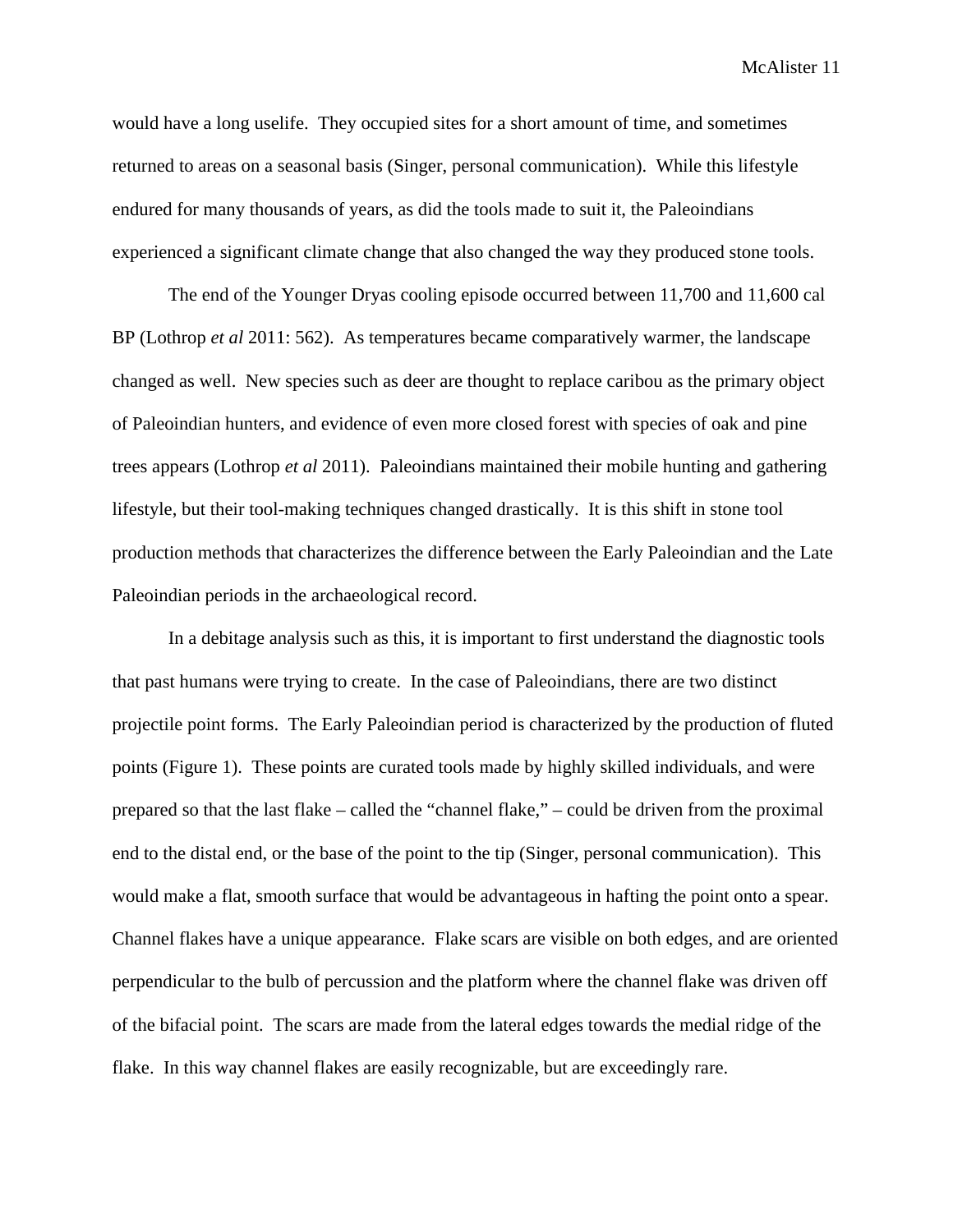

*Figure 1. Fluted Point Base Fragment from Ohomowauke. Photo Courtesy of Zac Singer.*

Channel flakes and fluted points are unique elements of the Paleoindian archaeological record. Early Paleoindian points may be basally concave, and may have "ears," on their bases. Some typologies are Kings Road-Whipple, Vail-Debert, Bull Brook-West Athens Hill, and Michaud-Neponset (Lothrop *et al* 2011: 552). In discussing a site from this period Odell notes that, "Biface thinning flakes, biface retouch flakes, and channel flakes from fluting Paleoindian points dominated the assemblage…" (Odell 2003: 122). While fluted points and channel flakes are diagnostic of the Early Paleoindian, they are not limited to this period. The Late Paleoindian has fluted points, but it also contains an entirely different projectile point typology.

In Late Paleoindian occupational episodes fluted points and channel flakes do exist, but are varied from the Early Paleoindian points. They may have multiple, side by side flutes or may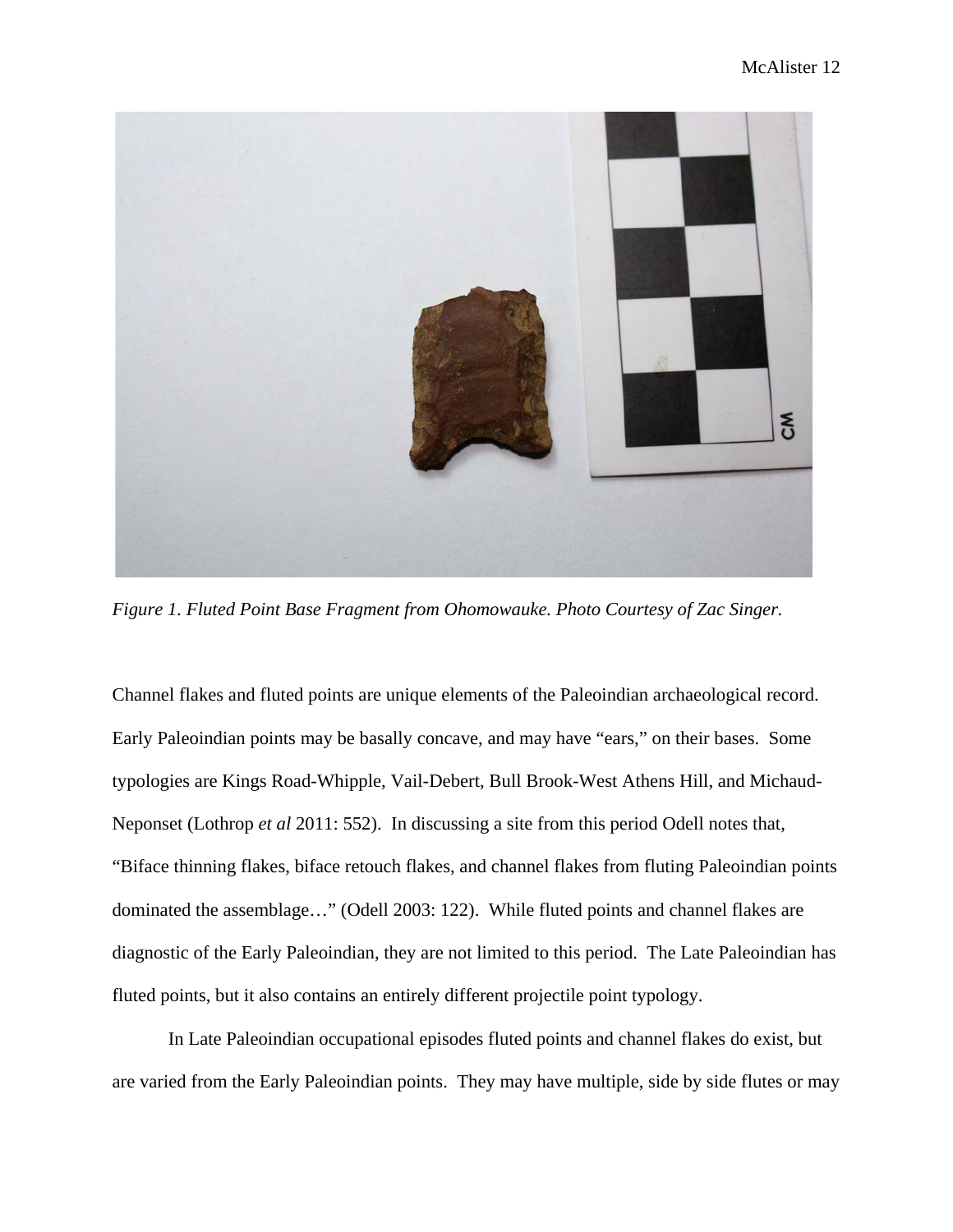have had channel flakes removed, but then reworked so as not to be fluted (Jones 1997). One example is the Hidden Creek site in Mashantucket, Connecticut that will be discussed in detail later in this study. Brian Jones noted that there were projectile point fragments with two flutes, either side-by-side or refitted, and that this was characteristic of Late Paleoindian points (Jones 1997). However, the Late Paleoindian period is also characterized by a unique projectile point typology as well. These are lanceolate, parallel-sided points with the absence of any fluting. Some typologies include Agate Basin and St. Anne-Varney (Lothrop *et al* 2011: 552). These points are extremely narrow and have flat bases and parallel stems, in contrast to the Early Paleoindian concave bases and eared points. This contrast is very noticeable, and numerous factors could have accounted for the change in style. Bradley proposes that, "One possible interpretation is that the change from hunting of herd animals in more open landscapes to pursuit of solitary prey such as moose and deer in more closed forests perhaps contributed to this abandonment of fluting technology." (Lothrop *et al* 2011: 562-563), (Bradley *et al* 2008). Regardless of the reason for the change, it resulted in the production of different points. These two periods share tool forms such as endscrapers and other unifaces. This study will examine the types of debitage from both the Early and Late Paleoindian from two sites, as well as compare them with the debitage produced from the tools of the Terminal Archaic.

### IV. The Terminal Archaic Peoples of New England

The peoples of the Terminal Archaic period occupied the New England region from around 5000 BP to 3000 BP (Ritchie 1965). Ritchie describes these people as living in "…relative isolation of a simple, self-reliant hunting group, mobile within its limited territory." (Ritchie 1965: 138). Although Terminal Archaic peoples were mobile, they were more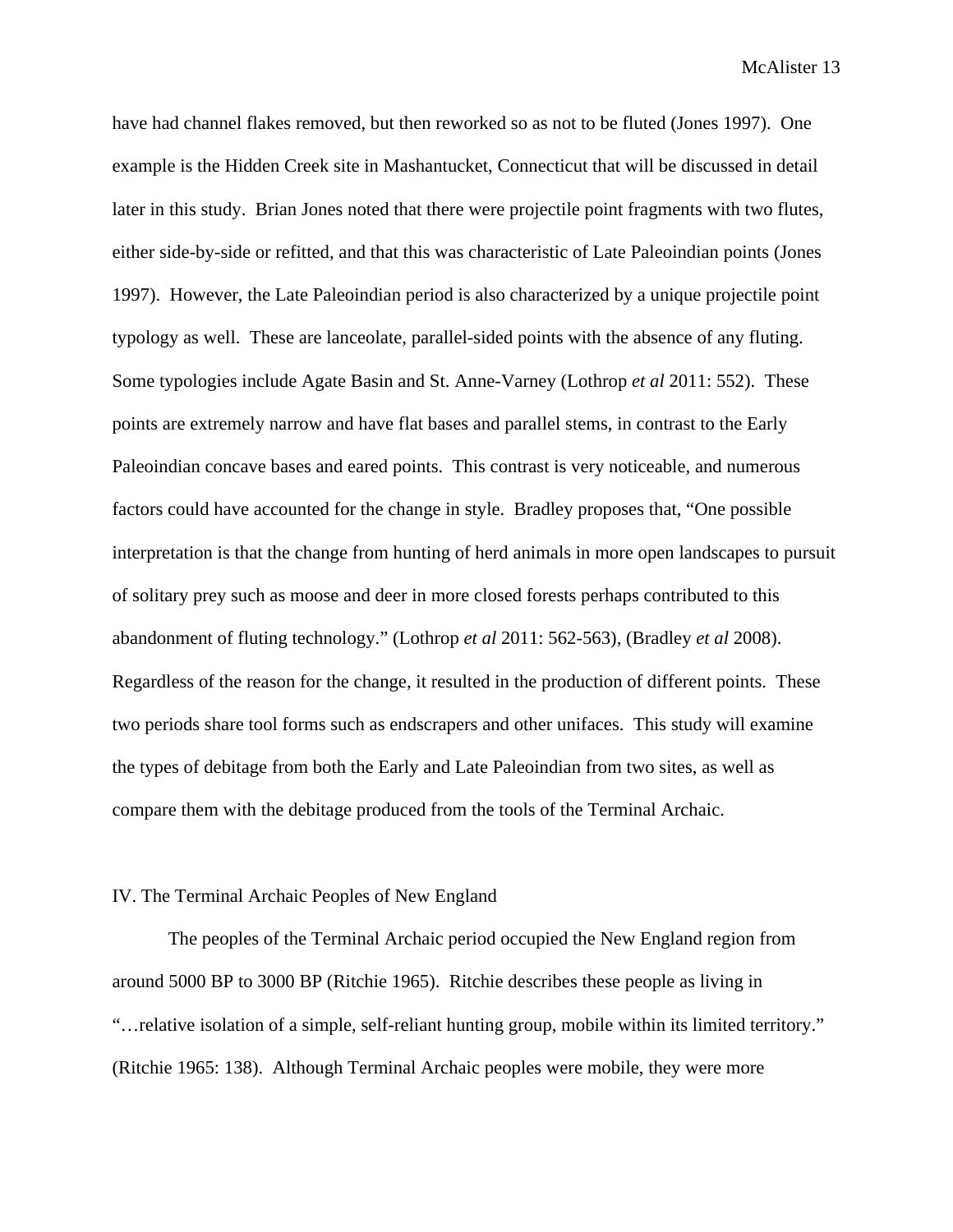sedentary than Paleoindians. The raw materials and projectile points used in the Terminal Archaic period are different from those used by the Paleoindians. Terminal Archaic peoples created stone tools of the "Broad Spear," tradition (Ritchie 1965). Their points were not fluted, nor were they lanceolate in shape. They had straight stems, some were corner-notched, and others were side-notched (Figure 2). They are noticeably broader and more triangular than the thin, lanceolate points of the Late Paleoindian.



*Figure 2. Snook Kill Projectile Point Base Fragment from Ohomowauke. Photo by Colleen McAlister*.

Typologies include Otter Creek, Vosburg, Brewerton, Lamoka, Normanskill, and Snook Kill (Dragoo 1993). Not only the point forms, but also the raw materials are noticeably different in the Paleoindian and Terminal Archaic periods. The disparity in raw materials will be further discussed in the debitage analysis.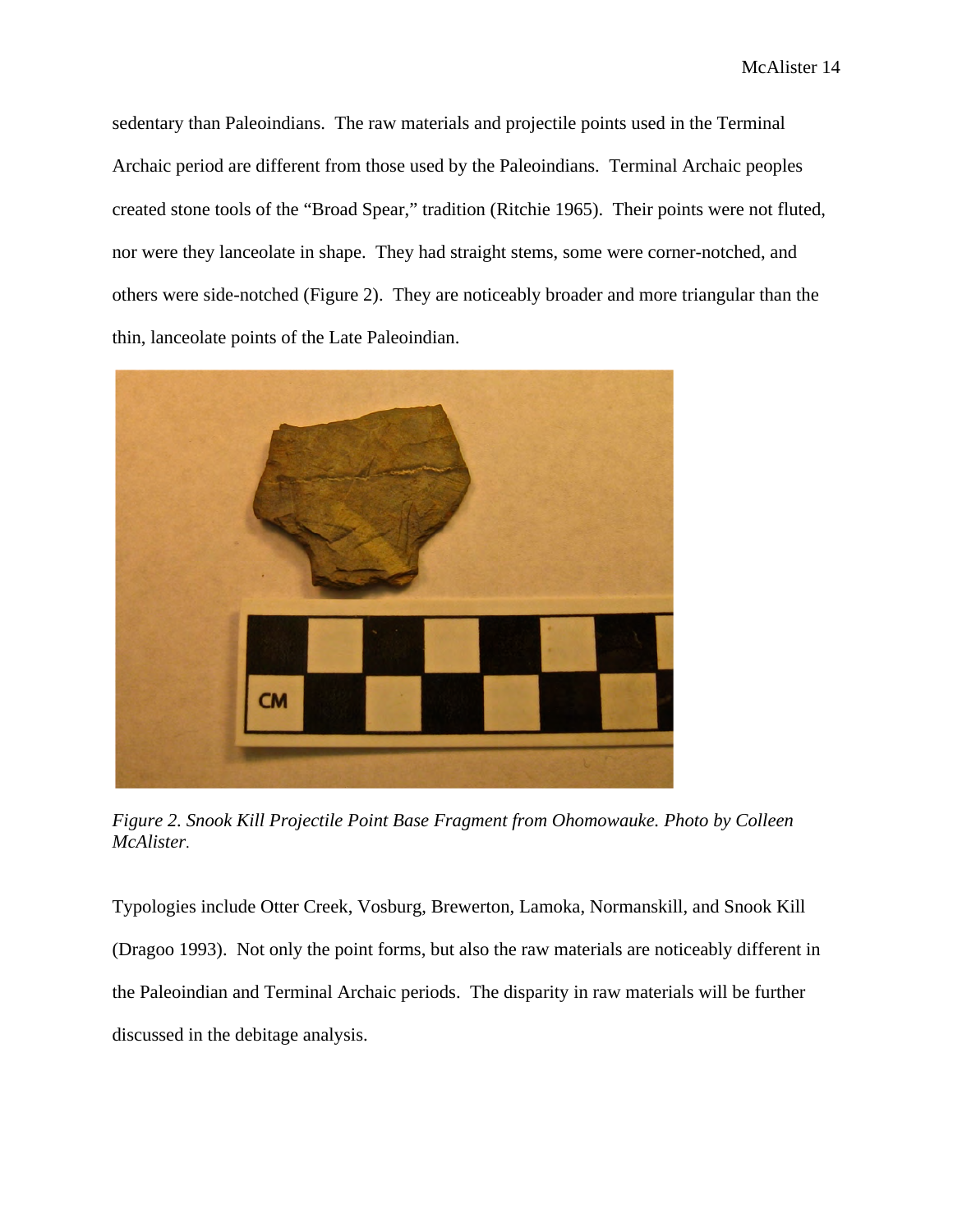### V. The Mashantucket Pequot Reservation

Both of the sites examined in this study are located on the Mashantucket Pequot Reservation in southeastern Connecticut. This reservation holds great promise for research because "Archaeological surveys and excavations at Mashantucket have documented a continuous record of occupation from the Paleoindian period…through the twentieth century." (Jones and McBride 2006: 267). It is a unique situation where many different periods of occupation can be studied in such a small geographical area. In the 30 years since archaeological excavation began on the reservation, 250 sites have been found, containing 200 prehistoric components (Jones and McBride 2006: 267). The Hidden Creek site, with Late Paleoindian and Terminal Archaic components, is within the reservation and was excavated by Brian Jones and his team in the 1990s. The site is located on a hillside next to a stream, and is composed of two main activity areas that were excavated. The site known as Ohomowauke is also on the reservation, and was excavated by the University of Connecticut Summer Field School in 2012. It is also located on a hillside next to a stream. Test pits were dug throughout the site, followed by excavation in the form of a large trench at Locus A, and several smaller excavated areas at Loci B, C, and D at the time of this study. Ohomowauke is currently under excavation. This site contains what appears to be an Early Paleoindian component, most likely related to the Michaud-Neponset phase (Singer, personal communication) as well as a possible Archaic component. This study examines the debitage collected from these sites.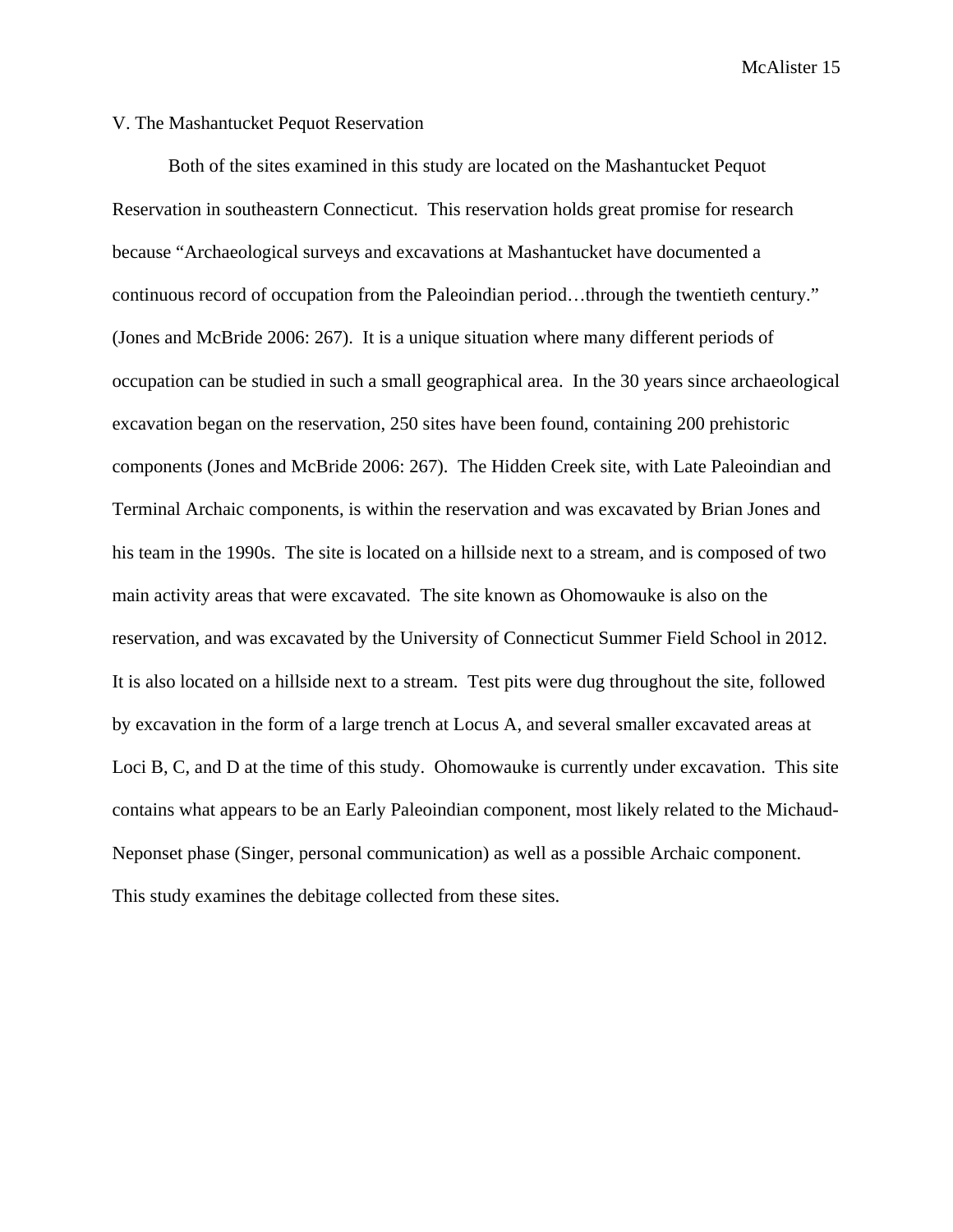### VI. Research Questions

This research investigates the following questions:

- How do the diagnostic tools of the Early and Late Paleoindian and the Terminal Archaic lithic traditions translate into the debitage each produces?
- What lithic reduction/retouch techniques were used to produce the debitage?
- What are characteristic features of each set of flakes (material, number, weight, flake scars, etcetera), and how can they be distinguished by time period?
- How can the answers to these questions be applied to further archaeological research?

### VII. Thesis Statements

The purpose of this study is to aid in future archaeological research, by attempting to recognize diagnostic debitage traits from these two lithic traditions in New England. Comparisons will be drawn between the components within each of the sites, as well as between the two Paleoindian components and the two Terminal Archaic components.

The following hypothesis will be examined here: diagnostic features of both Paleoindian and Terminal Archaic debitage can be determined based on raw material, flake scar orientation, and types of flakes present in the respective assemblages. This hypothesis will be examined through the lithic assemblages of the Hidden Creek site (72-163), which contains a Late Paleoindian and a small Terminal Archaic component, and through the Ohomowauke site (72- 137), which contains an Early Paleoindian and a Terminal Archaic component.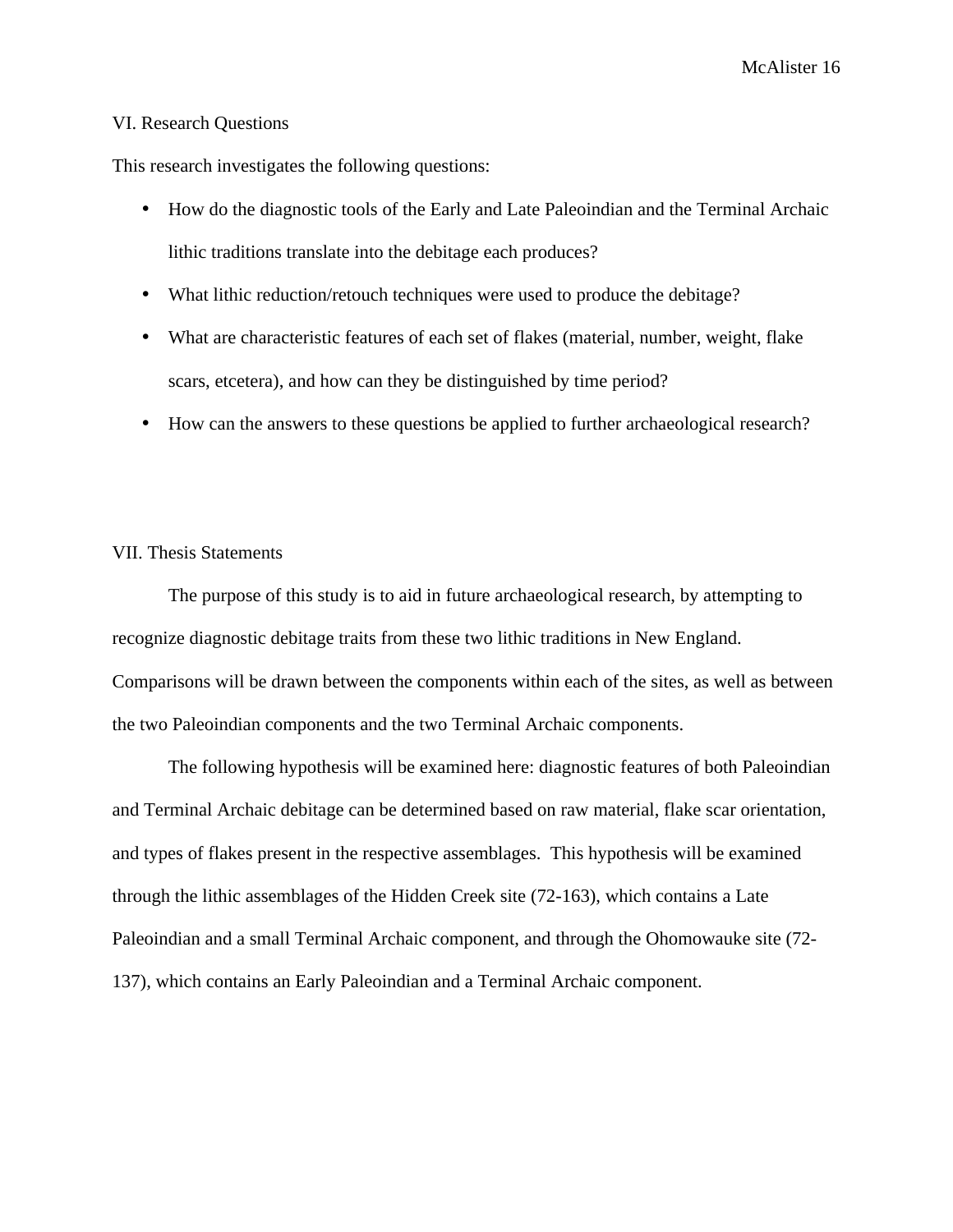### VIII. Presentation of Data

The abbreviations used in the 'Flake Type' Tables are defined here: FF – Flake Fragment CF – Channel Flake/Channel Fragment SBRF –Small Bifacial Retouch Flake LBRF – Large Bifacial Retouch Flake AD – Angular Debris URF – Unifacial Retouch Flake PBRF – Proximal Bifacial Retouch Flake ESR – Endscraper Retouch Flake PTF/PF – Parallel Thinning Flake BRED – Bifacial Reduction Flake

| Material     | Number | Percentage of<br>Assemblage | Avg Weight |
|--------------|--------|-----------------------------|------------|
| Chert        | 3717   | 94.221%                     | 0.161      |
| Jasper       | 4      | 0.101%                      | 0.114      |
| Argillite    | 7      | 0.177%                      | 0.123      |
| Quartzite    | 1      | 0.025%                      | 0.01       |
| Mudstone     | 18     | 0.456%                      | 0.228      |
| Rhyolite     | 1      | 0.025%                      | 2.028      |
| Slate        | 180    | 4.563%                      | 0.253      |
| Unclassified | 17     | 0.431%                      | 0.353      |
| Total        | 3945   | 100%                        | 0.409      |

### Table 1: Hidden Creek Debitage Organized by Raw Material

### Table 2: Hidden Creek Debitage Organized by Flake Type

| Type          | <b>Number</b> | Percentage of Assemblage | Avg Weight |
|---------------|---------------|--------------------------|------------|
| FF.           | 1697          | 43.016%                  | 0.0660805  |
| СF            | 3             | 0.076%                   | 0.19566667 |
| <b>SBRF</b>   | 424           | 10.748%                  | 0.07504048 |
| LBRF          | 23            | 0.583%                   | 0.52431818 |
| <b>Debris</b> | 76            | 1.926%                   | 0.02664474 |
| AD            | 41            | 1.039%                   | 1.70380488 |
| <b>URF</b>    | 200           | 5.070%                   | 0.03862    |
| ??            | 473           | 11.990%                  | 0.18342699 |
| BF            | 11            | 0.279%                   | 0.38681818 |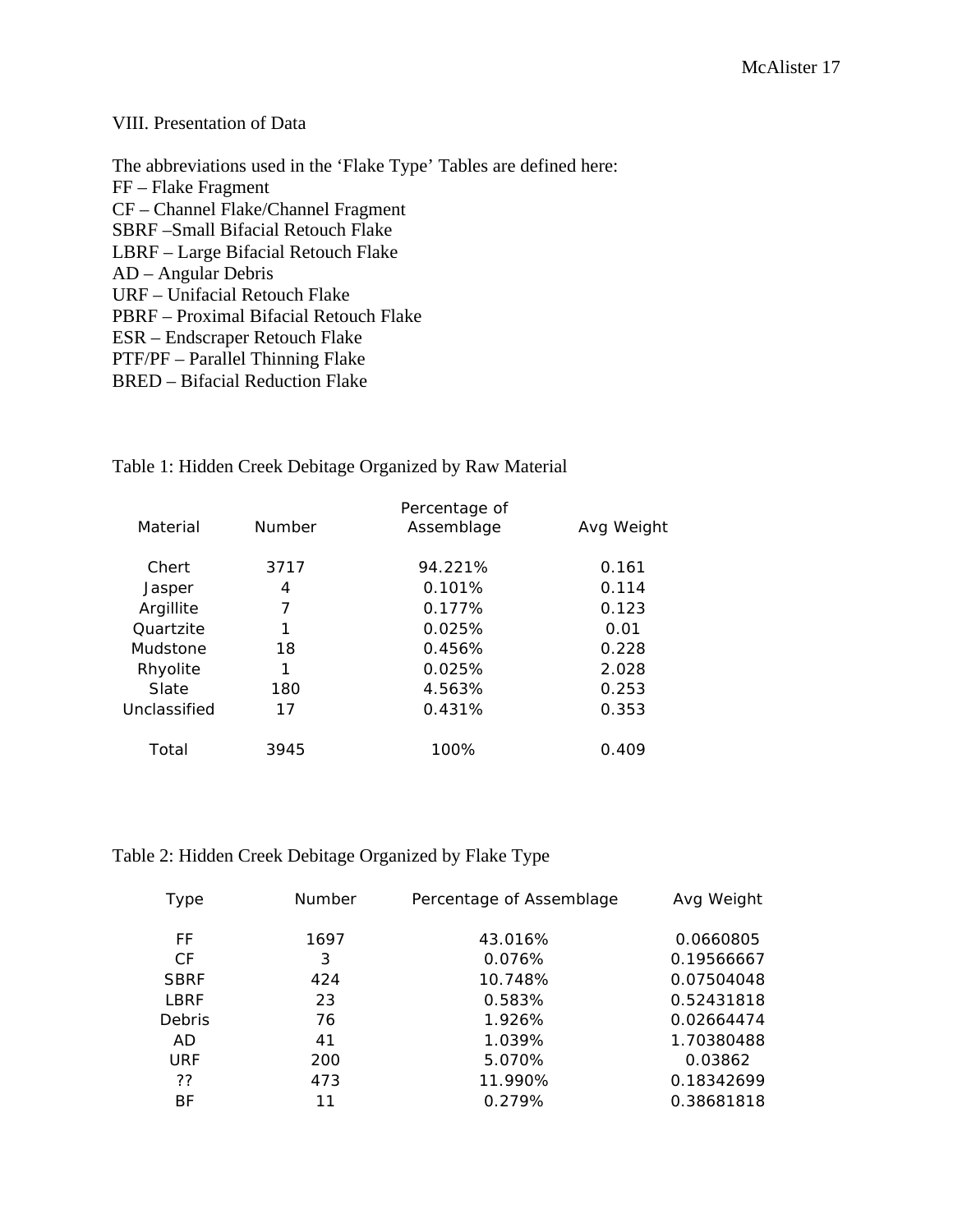| <b>BR</b>              | 1              | 0.025%  | 0.205       |
|------------------------|----------------|---------|-------------|
| <b>BRDF</b>            | 47             | 1.191%  | 0.25746809  |
| <b>CFF</b>             | 51             | 1.293%  | 0.2024      |
| <b>DS</b>              | 3              | 0.076%  | 6.053       |
| <b>ESR</b>             | 230            | 5.830%  | 0.07764716  |
| Fragment               | $\overline{2}$ | 0.051%  | 86.1205     |
| <b>LBR</b>             | 1              | 0.025%  | 0.508       |
| <b>Other Unifacial</b> | 1              | 0.025%  | 0.006       |
| <b>PBRF</b>            | 557            | 14.119% | 0.14557587  |
| PBRF, CFF              | 1              | 0.025%  | 0.21        |
| <b>PF</b>              |                | 0.025%  | n/a         |
| <b>PP</b>              | 1              | 0.025%  | n/a         |
| <b>PTF</b>             | 32             | 0.811%  | 0.1385625   |
| <b>SBFR</b>            | 6              | 0.152%  | 0.07        |
| Spokeshave             | 1              | 0.025%  | 0.946       |
| UF                     | 3              | 0.076%  | n/a         |
| <b>UFF</b>             | 4              | 0.101%  | 0.02575     |
| <b>UFR</b>             | 7              | 0.177%  | 0.36771429  |
| Unifacial              |                |         |             |
| <b>Retouched Flake</b> |                |         |             |
| Frag                   | 1              | 0.025%  | 0.172       |
| Unclassified           | 47             | 1.191%  | 0.22525     |
| Total                  | 3945           | 100%    | 3.805049559 |

# Table 3: Ohomowauke Locus A Debitage Organized by Raw Material

| Number | Percentage of<br>Assemblage | Average<br>Weight |
|--------|-----------------------------|-------------------|
| 325    | 34.834%                     | 0.140             |
| 25     | 2.680%                      | 0.528             |
| 2      | 0.214%                      | 0.265             |
| 10     | 1.072%                      | 2.266             |
| 13     | 1.393%                      | 3.635             |
| 147    | 15.756%                     | 2.753             |
| 315    | 33.762%                     | 2.540             |
| 88     | 9.432%                      | 0.384             |
| 3      | 0.322%                      | 9.517             |
|        | 0.107%                      | 4.3               |
| 1      | 0.107%                      | 1.11              |
|        | 0.107%                      | 0.07              |
|        | 0.107%                      | 114.23            |
|        | 0.107%                      | 0.85              |
|        |                             |                   |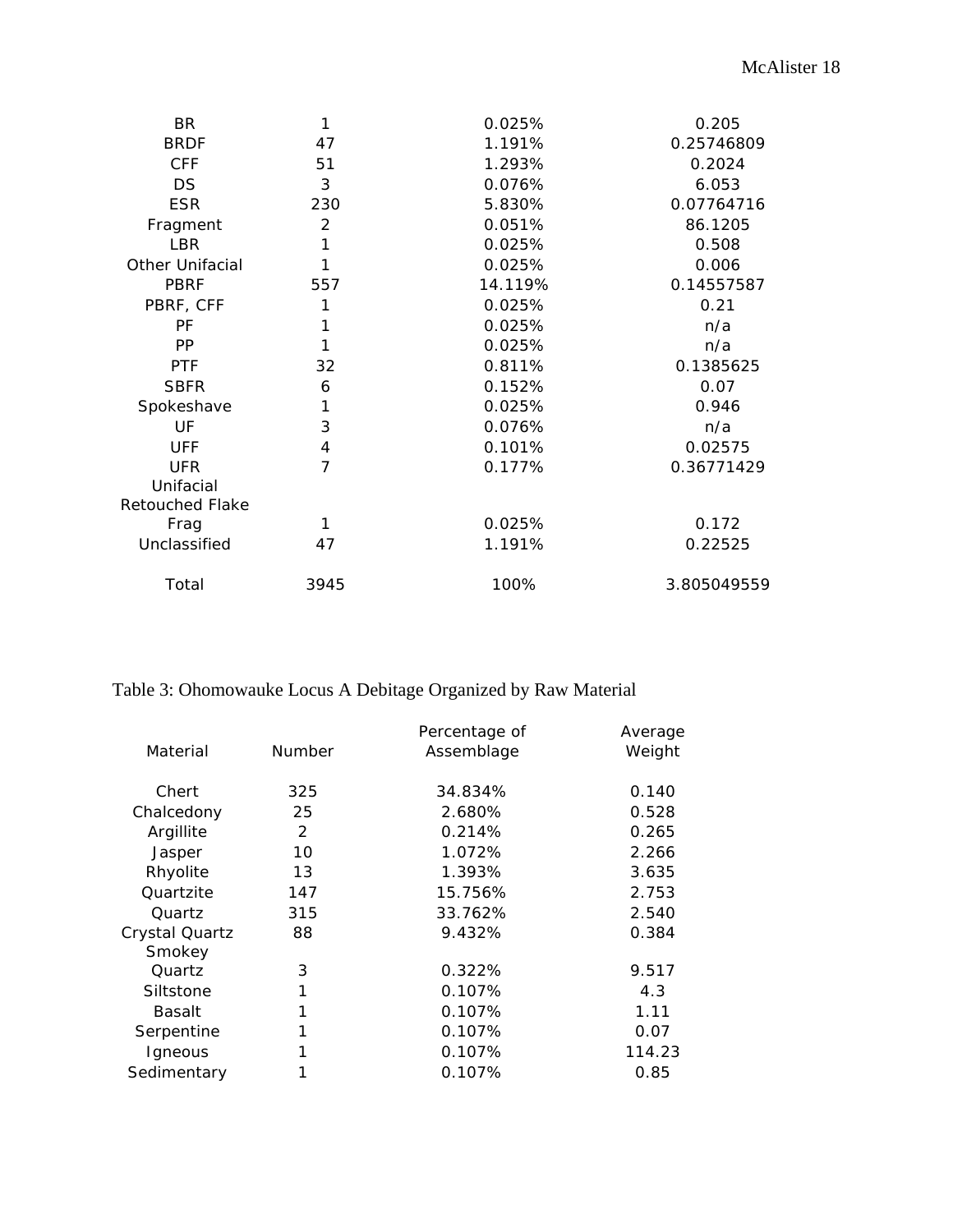| Total | 933 | 100% | 10.185 |
|-------|-----|------|--------|
|       |     |      |        |

| Flake Type                | Number         | Percentage of Assemblage | Average<br>Weight |
|---------------------------|----------------|--------------------------|-------------------|
| FF                        | 362            | 38.800%                  | 0.321             |
| <b>CF</b>                 | 11             | 1.179%                   | 0.391             |
| <b>PBR</b>                | 48             | 5.145%                   | 0.402             |
| <b>SBRF</b>               | 182            | 19.507%                  | 0.134             |
| <b>LBRF</b>               | 14             | 1.501%                   | 1.695             |
| PT.                       | 4              | 0.429%                   | 0.125             |
| Debris                    | 26             | 2.787%                   | 0.861             |
| AD                        | 244            | 26.152%                  | 3.611             |
| <b>BRED</b>               | $\overline{7}$ | 0.750%                   | 3.92              |
| Pe Spall                  | 5              | 0.536%                   | 0.935             |
| Bipolar                   | 2              | 0.214%                   | 1.89              |
| <b>URF</b>                | 1              | 0.107%                   | 0.03              |
| PRED                      | 4              | 0.429%                   | 8.2575            |
| Split Cobble<br>Secondary | 3              | 0.322%                   | 14.837            |
| Reduction                 | 1              | 0.107%                   | 1.63              |
| <b>Blade</b>              | 1              | 0.107%                   | 3.51              |
| Uncategorized             | 18             | 1.929%                   | 17.427            |
| Total                     | 933            | 100%                     | 3.528             |

# Table 4: Ohomowauke Locus A Debitage Organized by Flake Type

# Table 5: Ohomowauke Locus B Debitage Organized by Raw Material

| Material          | Number | Percentage of<br>Assemblage | Average Weight |
|-------------------|--------|-----------------------------|----------------|
| Chert             | 66     | 48.175%                     | 0.260          |
| Jasper            | 1      | 0.730%                      | 0.02           |
| Rhyolite          | 6      | 4.380%                      | 0.465          |
| Quartzite         | 7      | 5.109%                      | 1.089          |
| Quartz<br>Crystal | 38     | 27.737%                     | 1.072          |
| Quartz            | 18     | 13.139%                     | 0.513          |
| Siltstone         | 1      | 0.730%                      | 1.07           |
| Total             | 137    | 100%                        | 0.641          |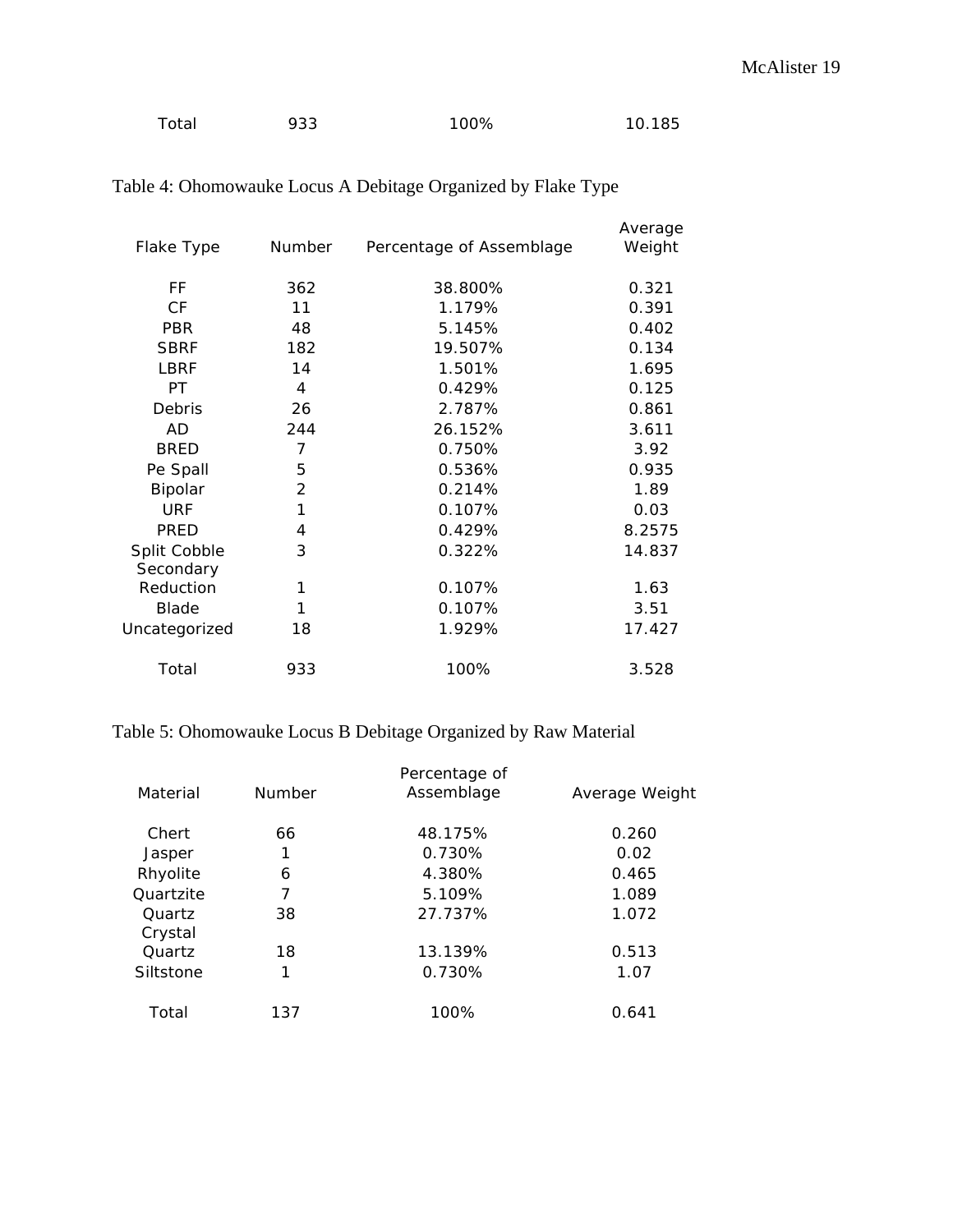| Type          | Number | Percentage of<br>Assemblage | Average<br>Weight |
|---------------|--------|-----------------------------|-------------------|
| FF            | 64     | 46.715%                     | 0.539             |
| <b>PBR</b>    | 11     | 8.029%                      | 0.253             |
| <b>SBRF</b>   | 21     | 15.328%                     | 0.086             |
| LBRF          | 2      | 1.460%                      | 1.32              |
| Debris        | 3      | 2.190%                      | 0.18              |
| AD            | 24     | 17.518%                     | 1.178             |
| Bipolar       | 1      | 0.730%                      | 2.06              |
| <b>URF</b>    | 8      | 5.839%                      | 0.099             |
| Uncategorized | 3      | 2.190%                      | 1.757             |
| Total         | 137    | 100%                        | 0.830             |

# Table 6: Ohomowauke Locus B Debitage Organized by Flake Type

|  | Table 7: Ohomowauke Locus C Debitage Organized by Raw Material |  |  |  |  |
|--|----------------------------------------------------------------|--|--|--|--|
|  |                                                                |  |  |  |  |

| Material          | <b>Number</b> | Percentage of Assemblage | Average Weight |
|-------------------|---------------|--------------------------|----------------|
| Chert             | 44            | 8.818%                   | 0.339          |
| Chalcedony        | 5             | 1.002%                   | 0.6            |
| Argillite         | 1             | $0.200\%$                | 7.36           |
| Jasper            | 34            | 6.814%                   | 1.695          |
| Rhyolite          | 23            | 4.609%                   | 2.616          |
| Quartzite         | 133           | 26.653%                  | 4.143          |
| Quartz<br>Crystal | 89            | 17.836%                  | 4.705          |
| Quartz            | 35            | 7.014%                   | 1.213          |
| Unclassified      | 135           | 27.054%                  | 3.751          |
| Total             | 499           | 100%                     | 2.936          |

# Table 8: Ohomowauke Locus C Debitage Organized by Flake Type

| Type        | <b>Number</b> | Percentage of Assemblage | Average Weight |
|-------------|---------------|--------------------------|----------------|
| FF          | 138           | 27.655%                  | 0.603          |
| <b>PBR</b>  | 11            | 2.204%                   | 0.872          |
| <b>SBRF</b> | 14            | 2.806%                   | 0.387          |
| <b>LBRF</b> | 2             | 0.401%                   | 0.94           |
| <b>PTF</b>  | 1             | 0.200%                   | 0.04           |
| Debris      | 10            | 2.004%                   | 0.527          |
| AD.         | 93            | 18.637%                  | 4.963          |
| <b>BRED</b> | 36            | 7.214%                   | 3.816          |
| PE Spall    | 3             | 0.601%                   | 0.957          |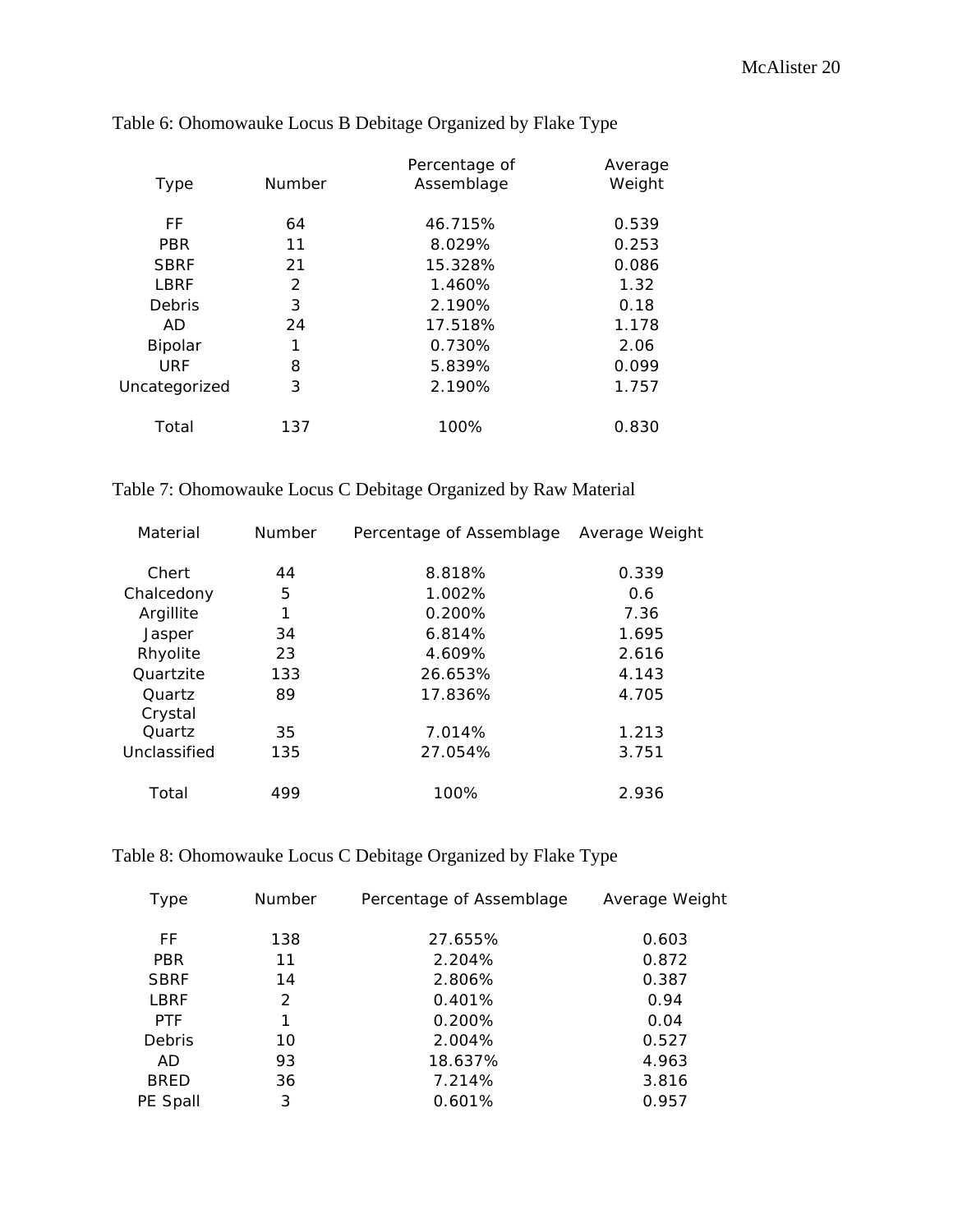| URF          | 29  | 5.812%    | 0.398 |
|--------------|-----|-----------|-------|
| <b>PRED</b>  |     | $0.200\%$ | 12.22 |
| <b>FSR</b>   | 2   | 0.401%    | 0.02  |
| Unclassified | 159 | 31.864%   | 5.861 |
| Total        | 499 | 100%      | 2.431 |

# Table 9: Ohomowauke Locus D Debitage Organized by Raw Material

| Material     | Number        | Percentage of<br>Assemblage | Average<br>Weight |
|--------------|---------------|-----------------------------|-------------------|
| Chert        | 48            | 25.131%                     | 0.153             |
| Chalcedony   | 2             | 1.047%                      | 0.175             |
| Argillite    | 1             | 0.524%                      | 0.25              |
| Jasper       | 82            | 42.932%                     | 0.310             |
| Rhyolite     | $\mathcal{P}$ | 1.047%                      | 0.08              |
| Quartzite    | 3             | 1.571%                      | 3.47              |
| Quartz       | 5             | 2.618%                      | 1.872             |
| Crystal      |               |                             |                   |
| Quartz       | $\mathcal{P}$ | 1.047%                      | 0.16              |
| Unclassified | 46            | 24.084%                     | 0.529             |
| Total        | 191           | 100%                        | 0.778             |

# Table 10: Ohomowauke Locus D Debitage Organized by Flake Type

| Type         | <b>Number</b> | Percentage of Assemblage | Average Weight |
|--------------|---------------|--------------------------|----------------|
| FF           | 65            | 34.031%                  | 0.377          |
| <b>CF</b>    | 7             | 3.665%                   | 0.369          |
| <b>PBR</b>   | 25            | 13.089%                  | 0.157          |
| <b>SBRF</b>  | 21            | 10.995%                  | 0.162          |
| PT           | 4             | 2.094%                   | 0.348          |
| Debris       | 9             | 4.712%                   | 0.364          |
| AD.          | 4             | 2.094%                   | 1.99           |
| <b>BRED</b>  | 7             | 3.665%                   | 0.728          |
| <b>URF</b>   | 2             | 1.047%                   | 0.25           |
| Unclassified | 47            | 24.607%                  | 0.608          |
| Total        | 191           | 100%                     | 0.535          |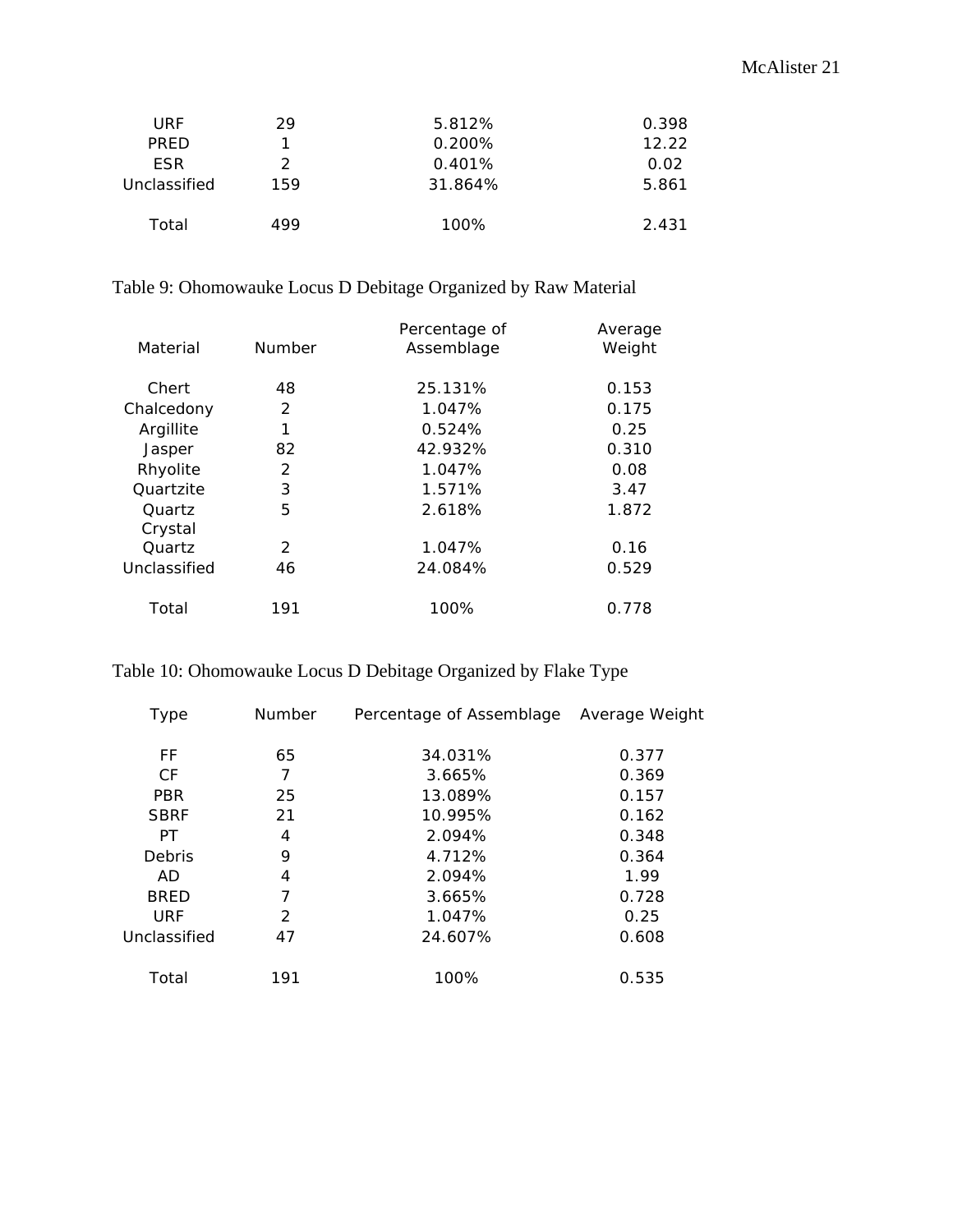### IX. Data Analysis

### i. Hidden Creek

The Hidden Creek site contains a Late Paleoindian and a Terminal Archaic component. Using the relative depths of the finds, as well as the categories of raw material, Brian Jones theorizes that the Late Paleoindian component is made up of grey-green chert, dark green chert, tan chert, jasper, siltstone, and white chert (Jones 1997: 52). In addition, Jones states that the Terminal Archaic portion of the assemblage is made up of argillite, slate, white chert, and black chert (Jones 1997: 52). Table 1 shows that chert makes up 94% of the debitage from Hidden Creek, and this is no surprise when approaching the assemblage from a Paleoindian perspective. As previously stated, Paleoindians were highly mobile and could access lithic raw materials from faraway sources. They preferred to use chert for tool making, because it breaks in a predictable manner. The purported sources of chert for tools and debitage found in this area is the Hudson Valley in New York State (Jones 1997), about 130 miles distant. Paleoindians were highly mobile and could have traveled this distance carrying raw materials and then made or retouched their tools at the Hidden Creek site. The distance of the sources, however, does create an interesting problem when evaluating the Terminal Archaic contexts. What could explain the use of black chert by the Terminal Archaic peoples, who were not as mobile as Paleoindians and had no known local sources of this material in southeastern Connecticut? This black chert may have been highly valued by Terminal Archaic peoples who inhabited the Hidden Creek site – partly because it was accessed infrequently. Alternatively, the dark green, grey-green, and tan chert utilized by the Paleoindians may have come from a different source than the black chert utilized by the Terminal Archaic peoples. It is evident that chert remained a preferred material for making tools by the peoples of the Terminal Archaic, because of its flaking properties. While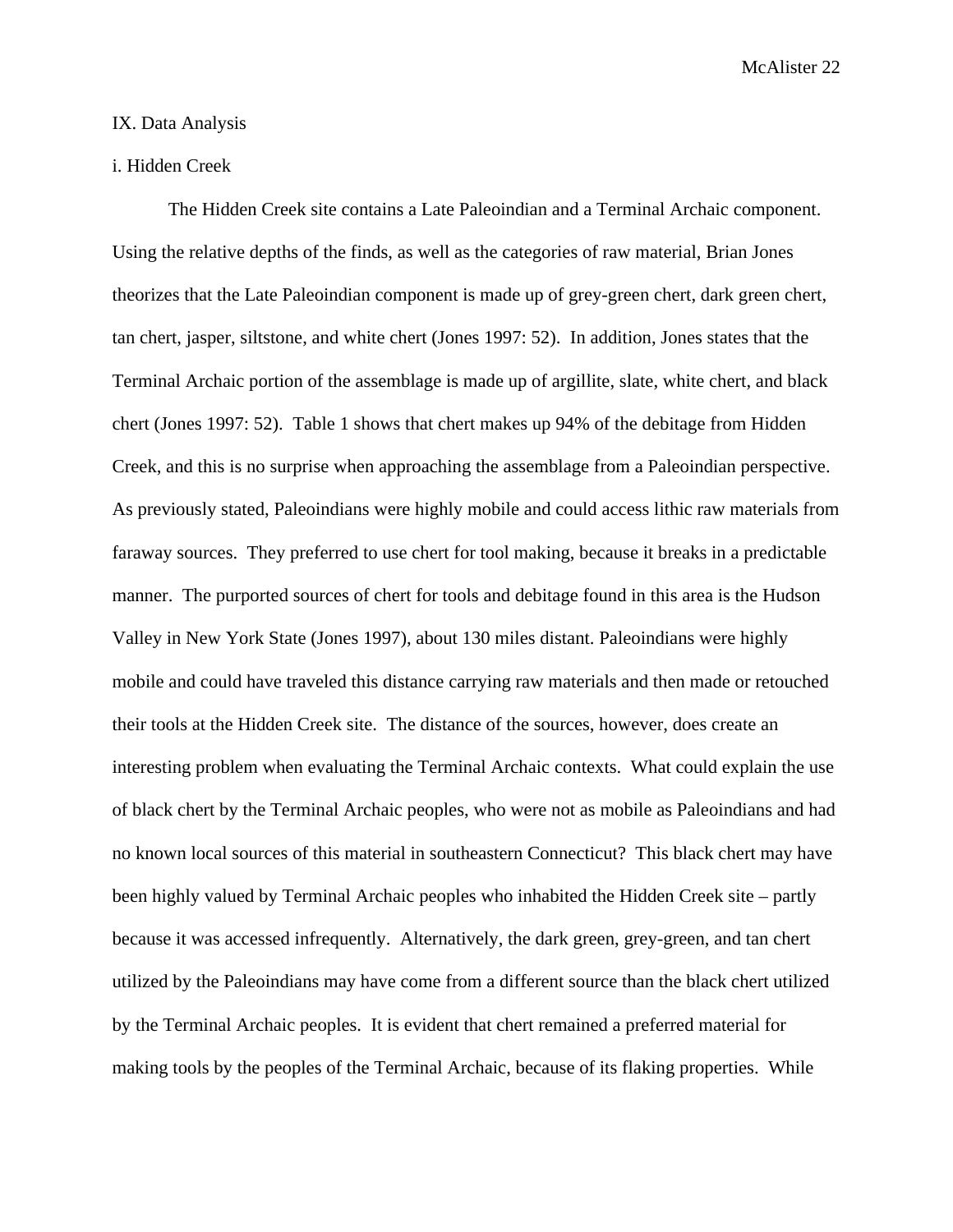the Paleoindians at Hidden Creek made use of a variety of cherts and other high-quality materials like jasper, Terminal Archaic peoples here used argillite and slate for their tools, as is shown by the debitage. Terminal Archaic peoples made use of more local materials, while Paleoindians traveled more frequently to gain access to higher quality lithic raw materials. The use of chert in both time periods is significant, as well as is the number of channel flake fragments.

Table 2 illustrates a large frequency of channel flakes (n=3, 0.076% of the assemblage) and channel flake fragments (n=51, 1.293% of the assemblage) at Hidden Creek. Jones (1997) explains that biface fragments with multiple flutes were found at this site. He also states that this technique of multiple fluting is characteristic of the Late Paleoindian period (Jones 1997). Because channel flakes are rare at Paleoindian sites, 51 channel fragments is a highly significant number and supports the idea that the "multiple fluting," technique was being used to manufacture tools. Why they used this method is unkown (Singer, personal communication), but it is unique to the Late Paleoindian period. Multiple fluting could have been an attempt to advance the original fluting technique, or a way to secure a projectile point in a different type of haft. The use of the multiple fluting technique evidenced by the high number of channel flake fragments is an important feature of the Hidden Creek assemblage, as well as is the presence of parallel thinning flakes.

The Late Paleoindians made unfluted projectile points as well. These are the lanceolate bifaces referred to by Jones in his Hidden Creek site report (1997). They are made using a technique called "collateral flaking," in which flakes are driven in towards the median plane of the flake from it's lateral edges (Boisvert and Bennett 2004). These flakes are referred to as "parallel thinning flakes," and are important because they are diagnostic of the Late Paleoindian period. In his analysis of the 27-HB-1 site and the Varney Farm Site in Maine, archaeologist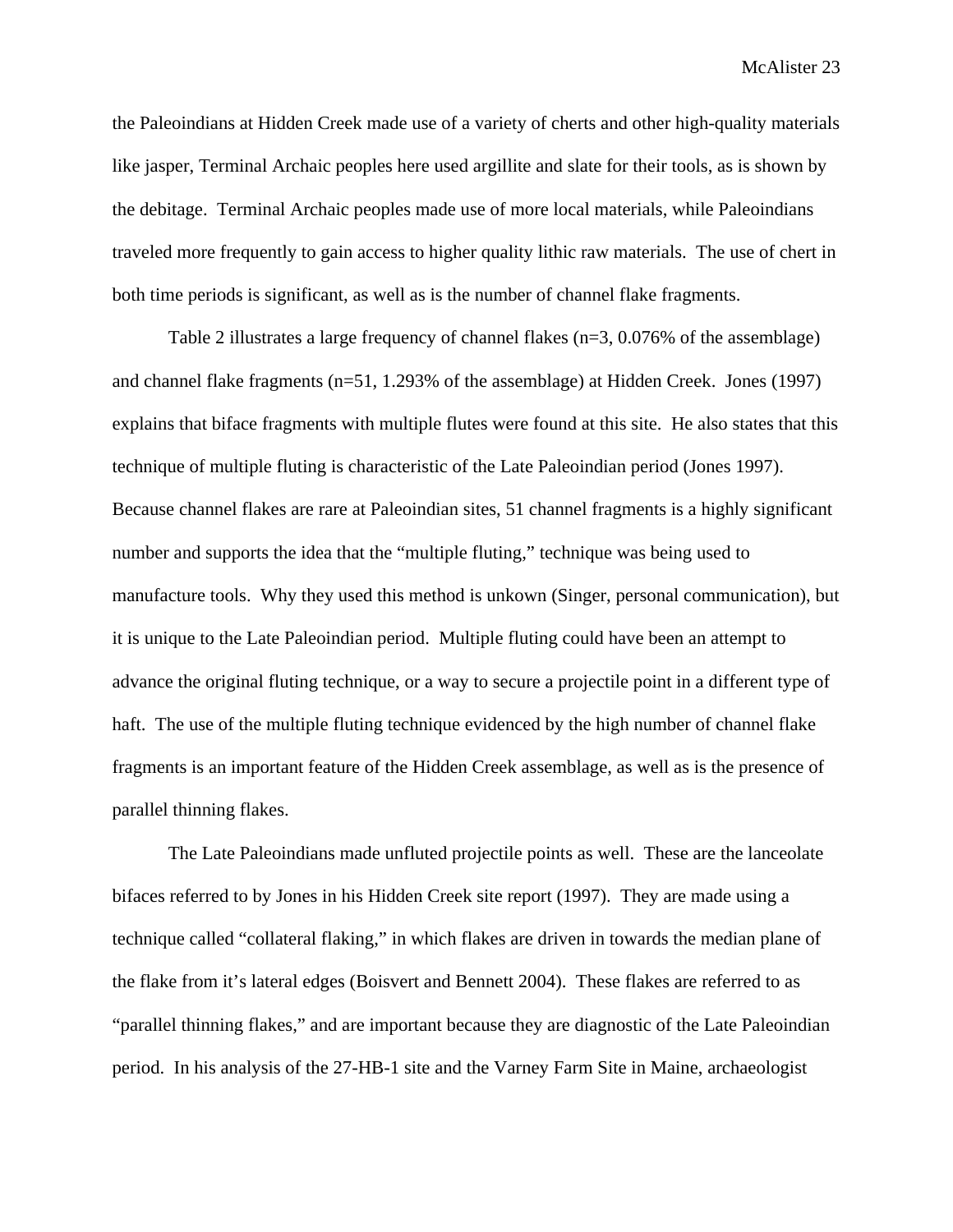Richard Boisvert determined that an assemblage was from the Late Paleoindian period on the presence of these parallel thinning flakes (Boisvert and Bennett 2004). At Hidden Creek, 32 parallel thinning flakes made up 0.811% of the assemblage (Table 2). The presence, and high frequency, of these parallel thinning flakes show that the parallel flaking technique was used to make lanceolate parallel stem points at Hidden Creek.

Another feature of interest in this assemblage is the amount of endscraper retouch flakes (ESRs) – 230 in total, which translates to 5.830% of the assemblage (Table 2). Endscrapers are a type of unifacial tool that could be held in the hand or hafted. They would have been used for tasks such as scraping animal hides. Such a high number of ESR flakes is unique to Hidden Creek, compared to the four Ohomowauke Loci, and indicates that perhaps scrapers were in frequent use and frequent repair at this particular location.

### ii. Ohomowauke Locus A

Thirty-four percent  $(n=325)$  of the debitage assemblage of Locus A at Ohomowauke is comprised of chert (Table 3). Again, this is the predominant material as it was at the Hidden Creek site. However, quartz and quartzite are also found in high frequencies in Locus A, amounting to 33.8% and 15.8% of the assemblage, respectively. Quartz and quartzite were likely found locally (Singer, personal communication), but are of significantly lesser quality for tool making. It is unclear whether Terminal Archaic or later peoples were using the quartz and quartzite (Singer, personal communication). As mentioned previously, they do not have as regular of flaking properties as more fine-grained materials like chert. Chert continues to be the material in the highest concentration and when compared with the types of flakes found at Locus A, points to a Paleoindian occupation.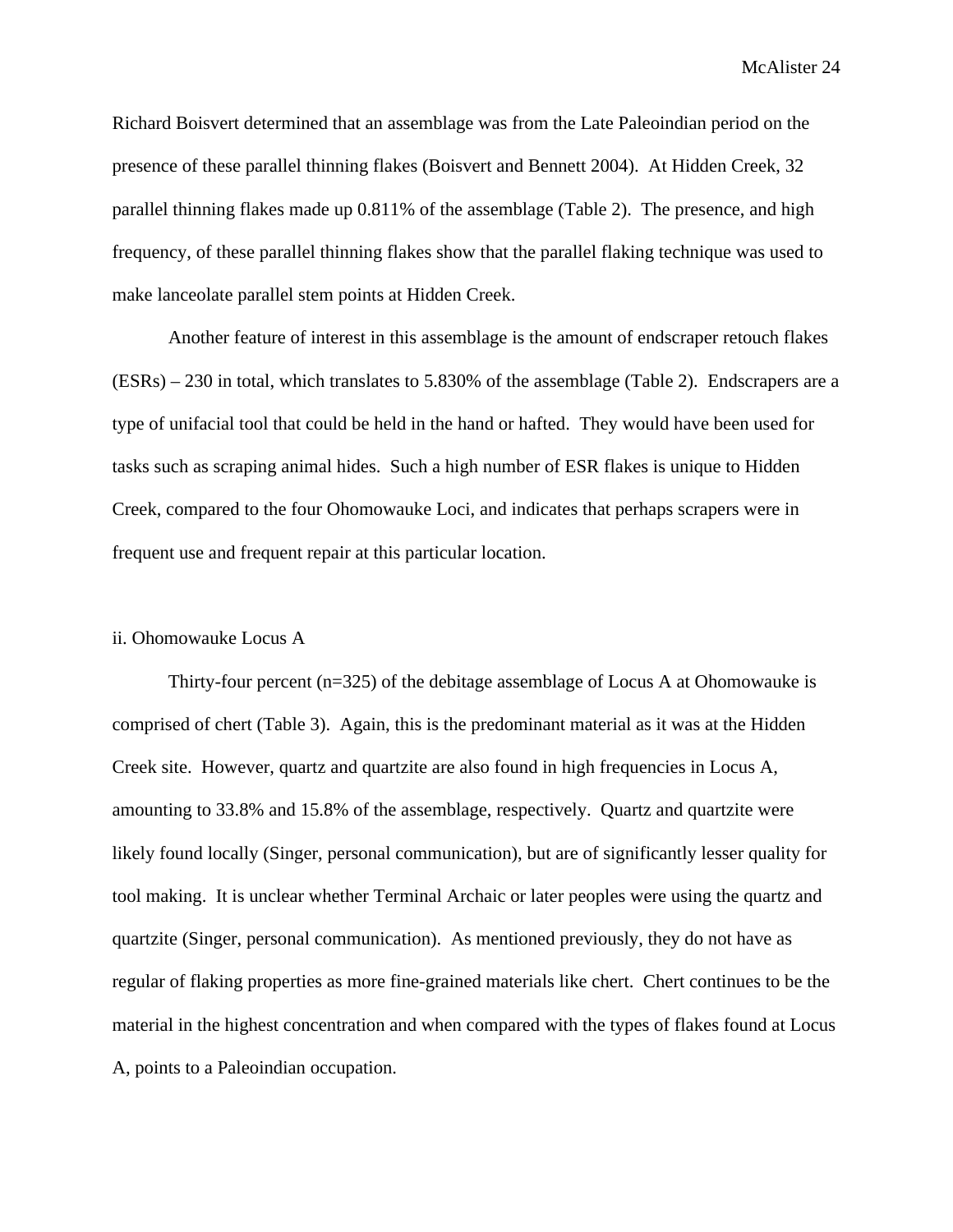Eleven channel flake fragments were found at Locus A (Table 4), which is quite a few, but not enough to indicate the multiple fluting technique practiced by the Late Paleoindians,. It is likely that this locus dates to the Early Paleoindian period. The recovery of one fragment from a single-fluted point supports this notion (Singer, personal communication). Proximal bifacial retouch (PBR), small bifacial retouch (SBR) and large bifacial retouch (LBR) flakes make up a significant portion of the assemblage, 5.145%, 19.507%, and 1.501%, respectively (Table 4). Retouching is a secondary process in tool making, and occurs either right after the tool form has been completed or when it has been in use and needs to be re-sharpened. Therefore, it is safe to say that this secondary process of retouch happened in Locus A. This could mean that the tools were made at another location and were finished here, or had been in use already. There were only 4 parallel thinning flakes in Locus A, strongly indicating that it was not a portion of the site frequented by Late Paleoindian tool manufacturers.

### iii. Ohomowauke Locus B

Chert also dominates the assemblage from Locus B at Ohomowauke (48.2%). The amount of quartz and crystal quartz is also significant, amounting to 27.737% and 13.139%, respectively (Table 5). The percentage of chert in Locus B is greater than Locus A, and at just under half of the assemblage suggests that Locus B may have been an activity area similar to Hidden Creek – where chert could have been used by multiple groups over time. A high percentage of chert in Locus A of Ohomowauke and Hidden Creek correlates with the presence of channel flakes, but this is not the case at Locus B.

The absence of channel flakes and channel flake fragments at Locus B is highly significant. This means that fluting techniques were not being employed in this area of the site.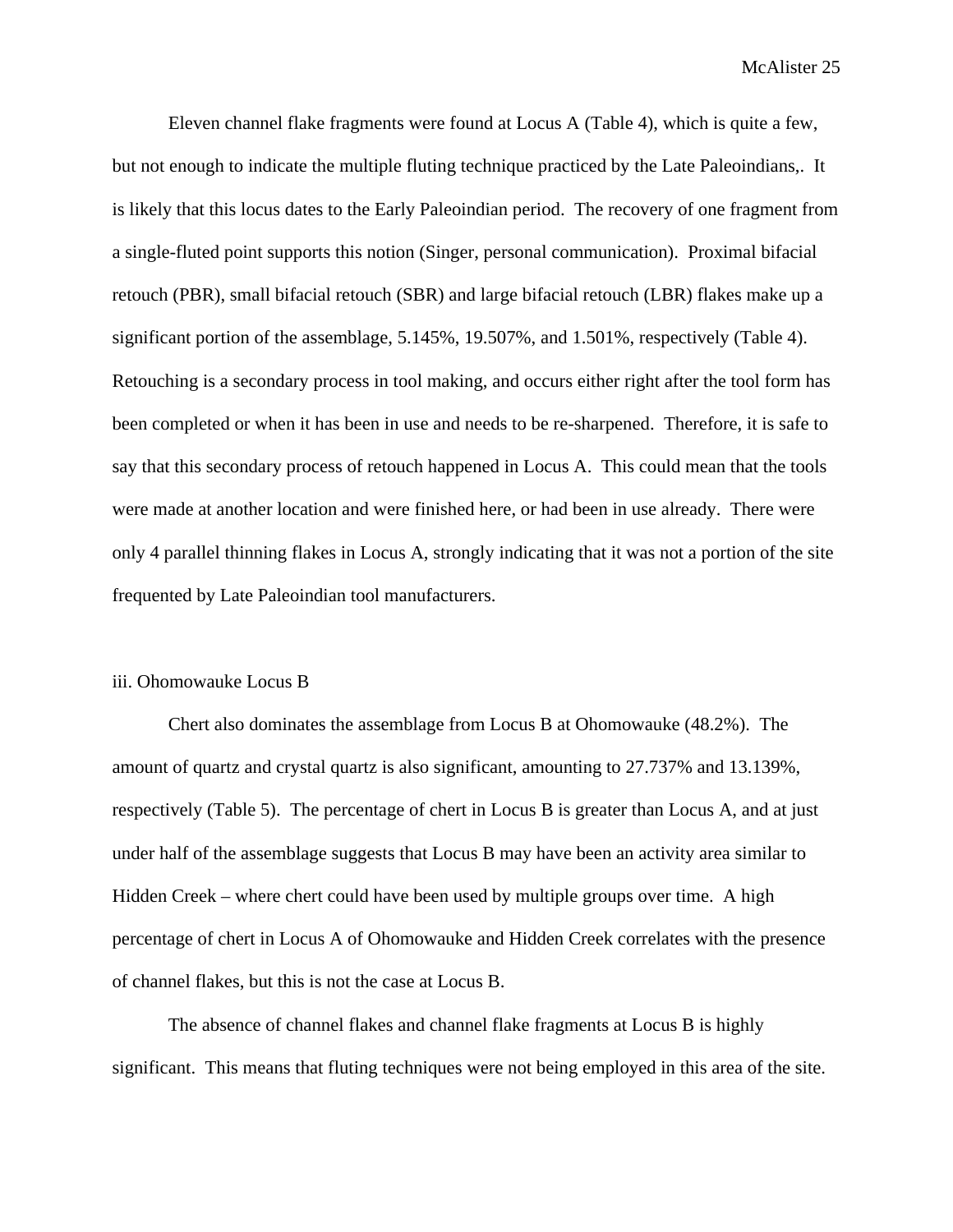It is true that Paleoindians may have inhabited the area around Locus B but no channel flakes were found. Nevertheless, the high concentrations of channel flakes in other areas of the sites suggest there would be some evidence of fluting technology if Paleoindians had inhabited Locus B. Proximal bifacial retouch and small bifacial retouch flakes are present in significant amounts. (Table 6) The high concentrations of quartz and crystal quartz and the absence of channel flakes could mean that Terminal Archaic or other later groups of people inhabited this Locus, and Paleoindians did not. The discovery of points from the Broad Spear tradition also supports the idea that Terminal Archaic peoples may have used the area of Locus B for projectile point manufacturing.

### iii. Ohomowauke Locus C

 The debitage from Locus C contains a great amount of chert and jasper. This is significant because there are such high concentrations of each found in the *same area*. There are 44 chert flakes and 34 jasper flakes, amounting to 8.818% and 6.814% of the assemblage, respectively (Table 7). Both chert and jasper are not found locally to southeastern Connecticut, and the sources are likely located in New York and Maine for chert and Pennsylvania for jasper (Jones 1997) or at the very least a "southern-dervied," source for jasper (Curran 1999: 16). Therefore, these materials can be considered "exotic," and were likely obtained by Paleoindians. William Ritchie, a prominent archaeologist in New York, supports this idea. "Commonly the material is exotic to the region where the point was found…testifying to the nomadism of their [Paleoindians'] lives." (Ritchie 1965: 6). The chert and jasper found at Locus C is likely the byproduct of Paleoindian tool manufacture. This evidence is important despite the fact that there are high percentages of quartz and quartzite (low quality, local materials) at Locus C as well.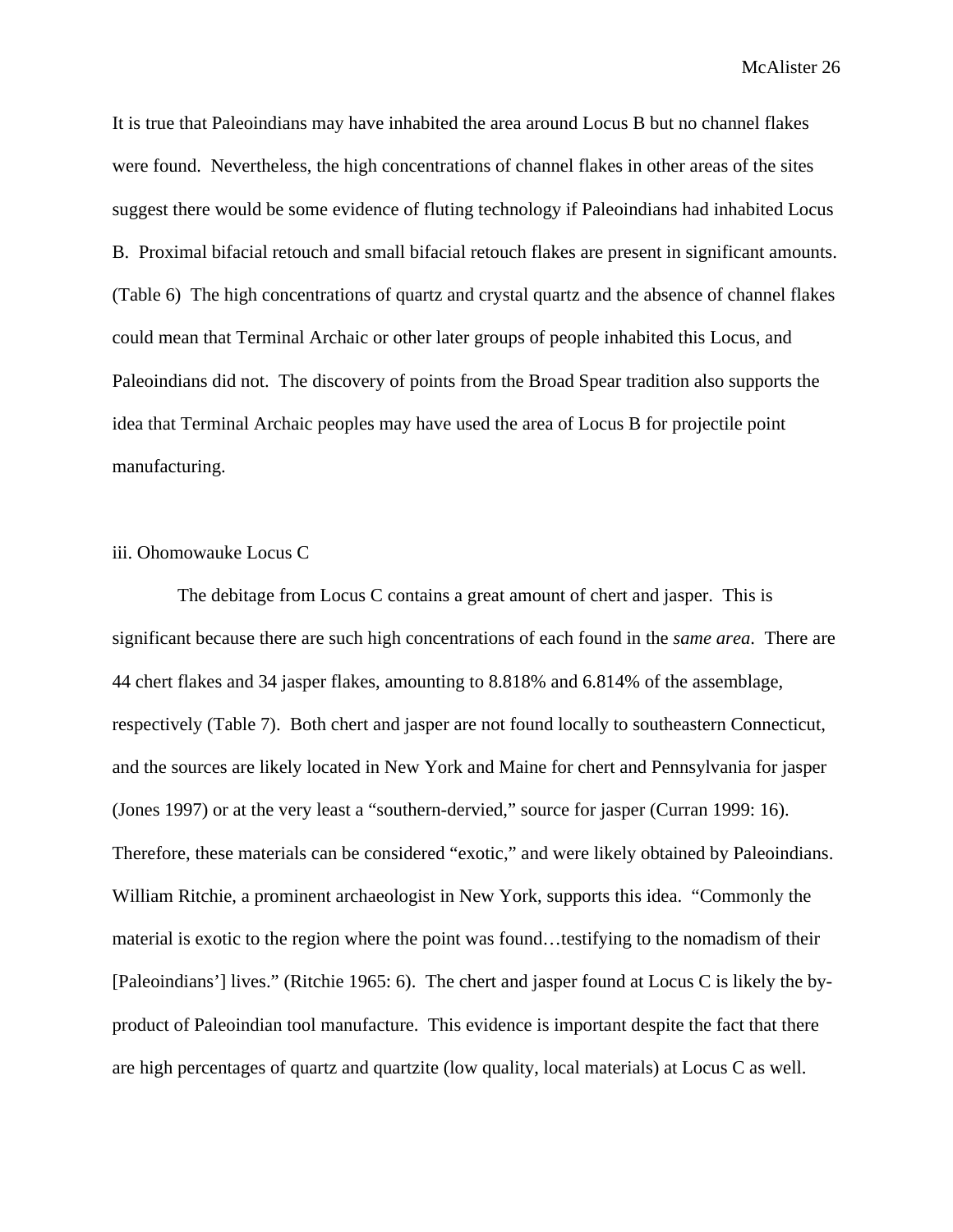Thirty-six bifacial reduction flakes (BRED) were found in Locus C, making up 7.2% of the total assemblage (Table 8). Reduction is a primary technique in stone tool making, which indicates that some of the tools were in the first stages of manufacture at this location. This means that the raw material may have been obtained nearby. This could suggest a technique of later peoples than the Paleoindians, such as the Terminal Archaic. However, the prevalence of jasper endscrapers and Munsungun chert endscrapers at Locus C (Singer, personal communication) seems to point to a Paleoindian occupation. Locus C has the highest concentration of unifacial retouch flakes (URF) of any of the four Loci (Table 8). This is interesting to note, because it may mean that Locus C was an "activity area," for retouching unifacial tools. However, both Paleoindians and Terminal Archaic peoples used unifacial tools, and so this does not indicate much in the way of determining who produced them.

### iv. Ohomowauke Locus D

Like Locus C, the assemblage from Locus D exhibits high quantities of chert and jasper. In Locus D, however, these two materials are even more common than in Locus C, and the amounts of quartz and quartzite are reduced. There are 48 chert flakes, which translates to 25.1% of the assemblage, and 82 jasper flakes, which translates to 42.9% of the assemblage of Locus D (Table 9). The combination high quantities of the exotic, high-quality chert and jasper suggest that they were left by the Paleoindians.

Seven channel flakes/channel flake fragments were found at Locus D (Table 10). This is even stronger evidence for a Paleoindian occupation than at Locus C, where no channel flakes were found. The raw material and flake types of the Locus D assemblage present some of the strongest evidence for a Paleoindian occupation at the Ohomowauke site.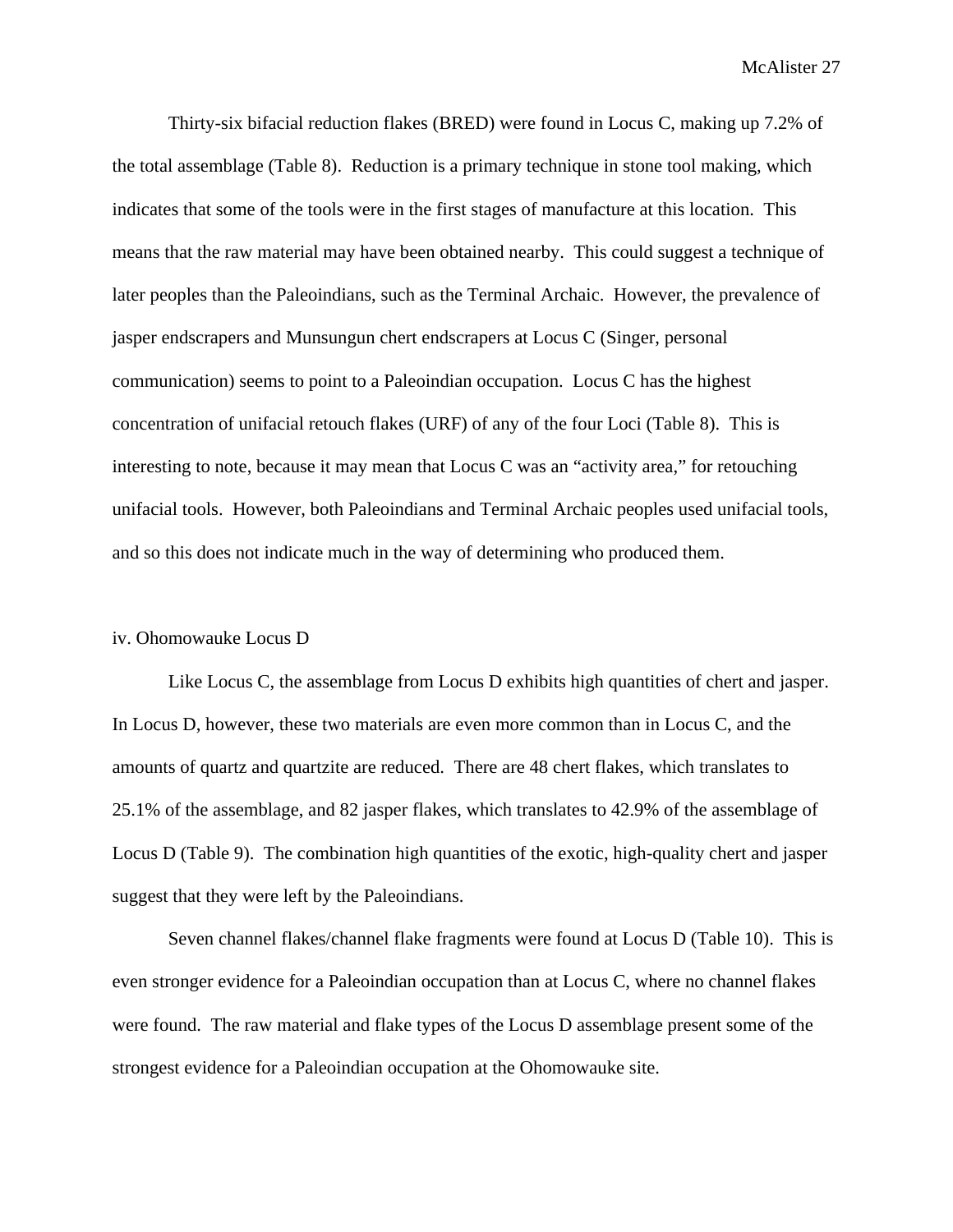### X. Debitage Analysis

The samples discussed here were chosen for individual analysis because they exhibited the features that were representative of the debitage found in the Hidden Creek and Ohomowauke assemblages. When comparing the Hidden Creek assemblage with the four Ohomowauke assemblages, it is important to state that 1/8-inch screens were used at Hidden Creek and at Ohomowauke Loci A and B, but ¼-inch screens were used at Ohomowauke Loci C and D. This means that smaller debitage were probably collected in greater quantities at Ohomowauke Loci A and B, and Hidden Creek. Below are the representative samples from Hidden Creek and Ohomowauke.

i. Endscraper Retouch Flakes (ESR)



*Figure 3. Dark Green Chert Endscraper Retouch Flakes (ESRs). Hidden Creek. Photo by CM.*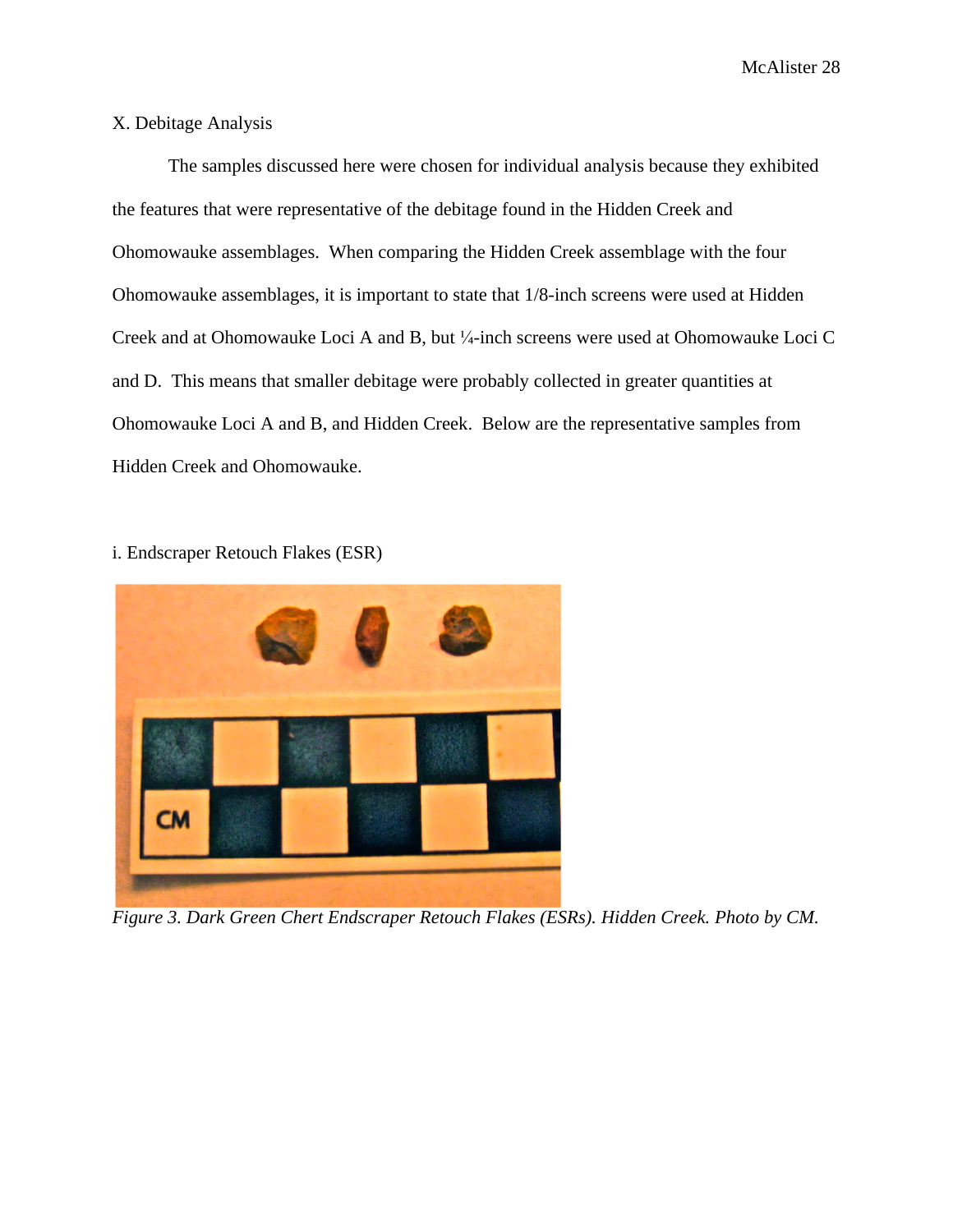

*Figure 4. Black Chert Unifacial Retouch Flake (URF) from Ohomowauke. Photo by CM.*



*Figure 5. Red/Multicolored Chert URF from Ohomowauke. Photo by CM.*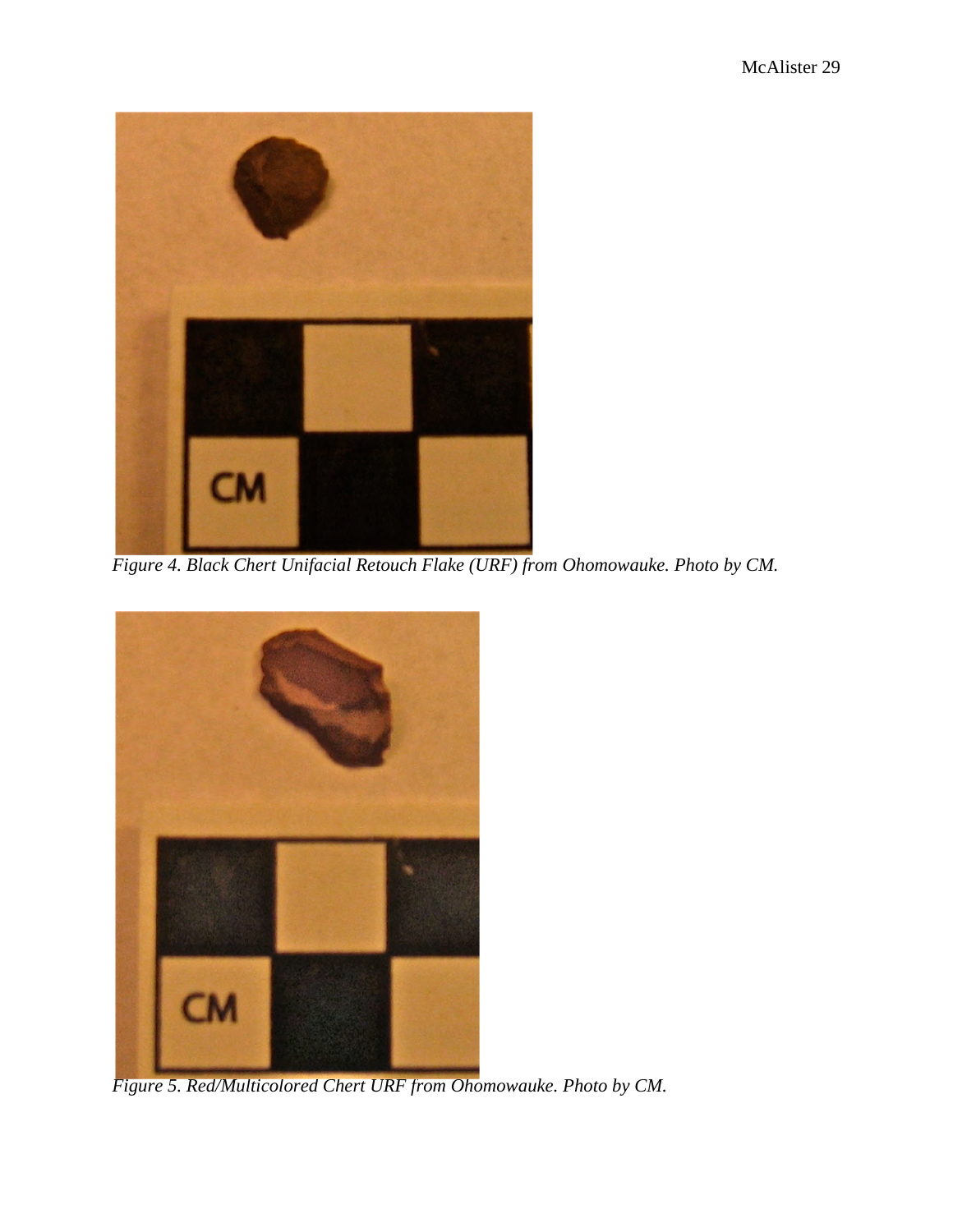As previously stated, endscraper retouch flakes (ESRs) make up a large part of the Hidden Creek assemblage, which also contains several endscrapers as well. In the site report, Jones (1997) states that roughly 20 ESRs were found per tool. This study examined all of the ESRs from Hidden Creek, and came to the conclusions that most are rounded in shape, with a concave ventral side that is the "negative," of the convex scraping edge of the tool (Fig. 3). The dorsal side of many of the ESRs showed evidence of previous flake removals. This makes sense because endscrapers were heavily used, frequently retouched, and could produce 20 retouch flakes for every 1 tool. These ESRs are very similar to the black chert unifacial retouch flakes (URF) from Locus B of Ohomowauke Site (Fig. 4). These are also round, with a concave ventral side and previous removals on the dorsal side. This indicates a standardized endscraper tool form – a conclusion supported by the actual tools from both Hidden Creek and Ohomowauke. A standard tool form would likely produce very similar retouch flakes. However, the ESRs from Hidden Creek are different than the red chert URFs from Locus C of Ohomowauke (Fig. 5). The Locus C URFs are not of the rounded shape, and seem to show evidence of another previous flaking method that left the URF with an "indent." This is markedly different from the other 2 examples of ESR/URF, and leads to the conclusion that while debitage categorization is useful, the parameters for inclusion are not always so strict. Since each of these examples of ESR/URF seem to have come from a Paleoindian occupation, it can be concluded that Paleoindian debitage assemblages are characterized by a high frequency of ESR/URF, and that *most* of these are of the rounded, concave form.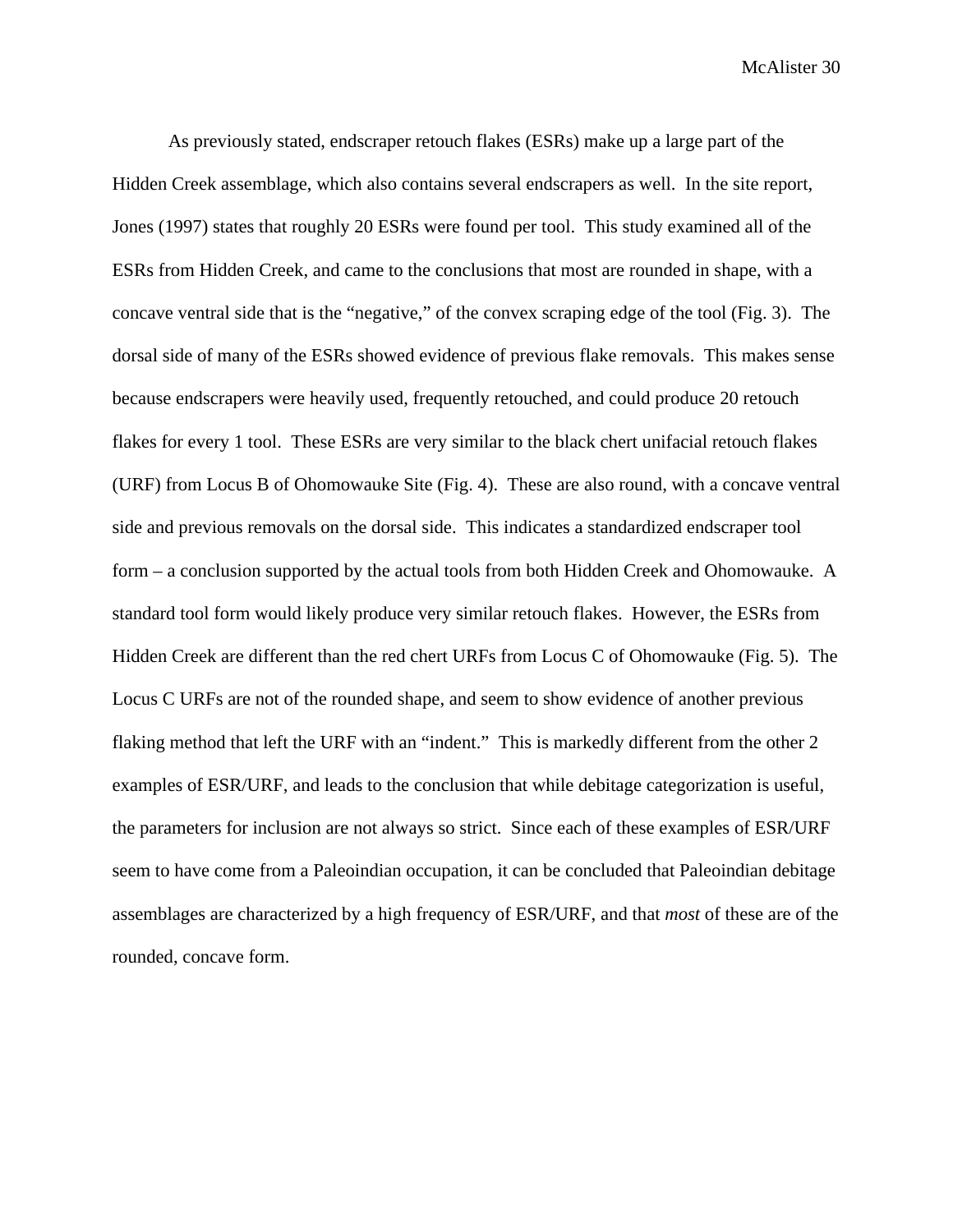

ii. Proximal Bifacial Retouch Flakes (PBR)

*Figure 6. Dark Green Chert PBRs from Hidden Creek. Photo by CM.*

As displayed in Figure 6, PBRs come in many shapes and sizes, and so it is difficult to establish a somewhat "standardized," flake form as was the case with the ESRs. However, there are certain characteristics that are common to the full range of PBRs from Hidden Creek. These flakes, especially the larger ones, have a visible platform – the striking surface where the flint knapper hit the tool to remove the flake. One interesting feature to note is that these PBRs seem to have evidence of previous removals that show up in an almost channel-flake like manner. One must remember that although Hidden Creek is a Late Paleoindian site, points were still being fluted, albeit using slightly different techniques. The previous removals resemble the removals on a channel flake in the way that they are removed from the lateral edge to the medial ridge. This phenomenon was noted on not one, but several of these PBRs. This indicates that other flake removals – such as PBRs – may have been set up or prepared for by Paleoindian tool makers in a very similar way to channel flakes. Since there is not overwhelming evidence, some of these could simply be channel flake fragments that were categorized incorrectly.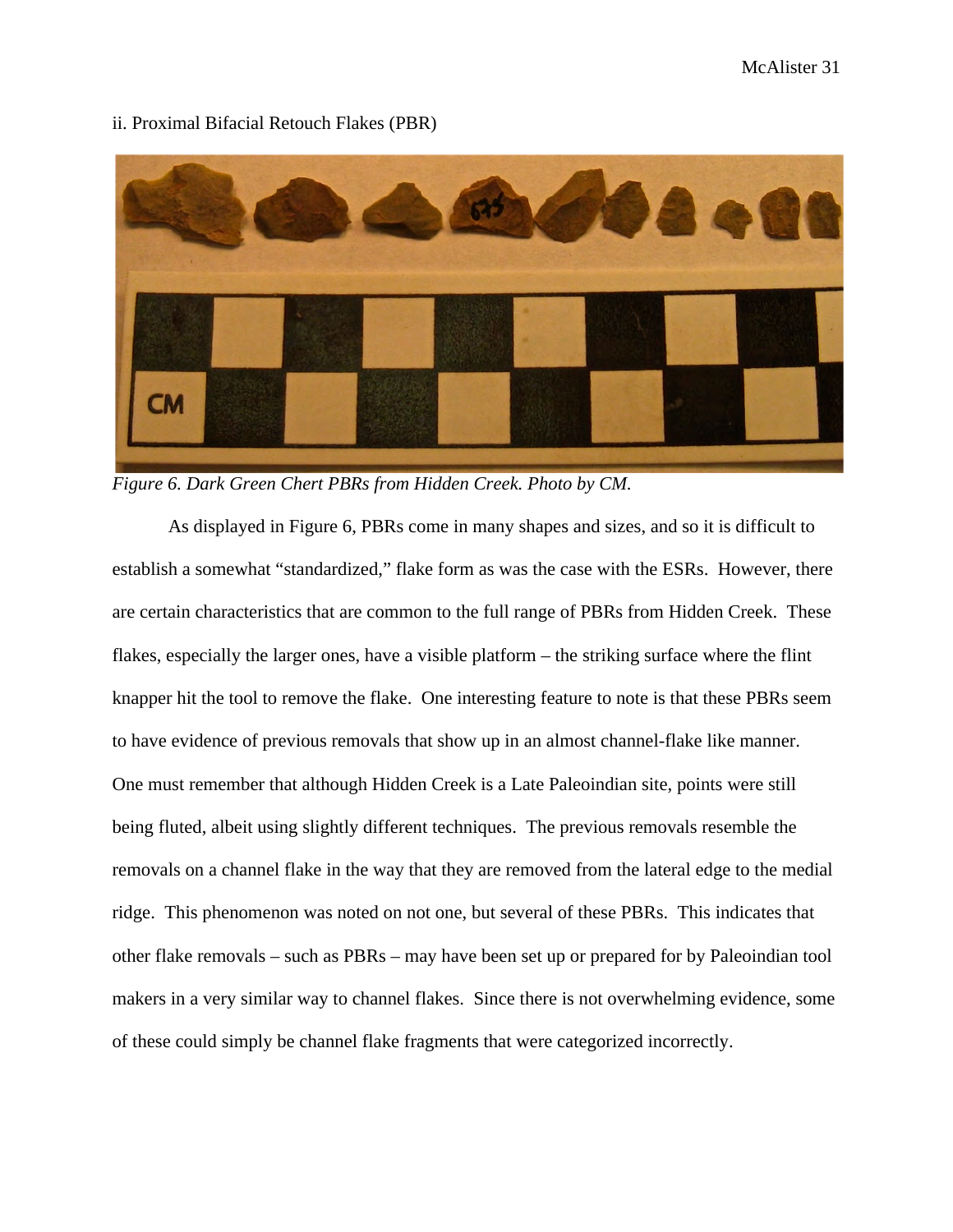

*Figure 7. Brown/Black Chert PBRs from Hidden Creek. Photo by CM.*

Re-evaluation of three brown/black chert PBRs from Hidden Creek confirms their previous classification as "Archaic," (Fig. 7). This is because Archaic points, and especially Terminal Archaic points, were much larger and thicker than Paleoindian points. The removed flakes should therefore be proportionally larger. In addition, as Jones (1997) has stated, the black chert at Hidden Creek was most likely used by Terminal Archaic peoples.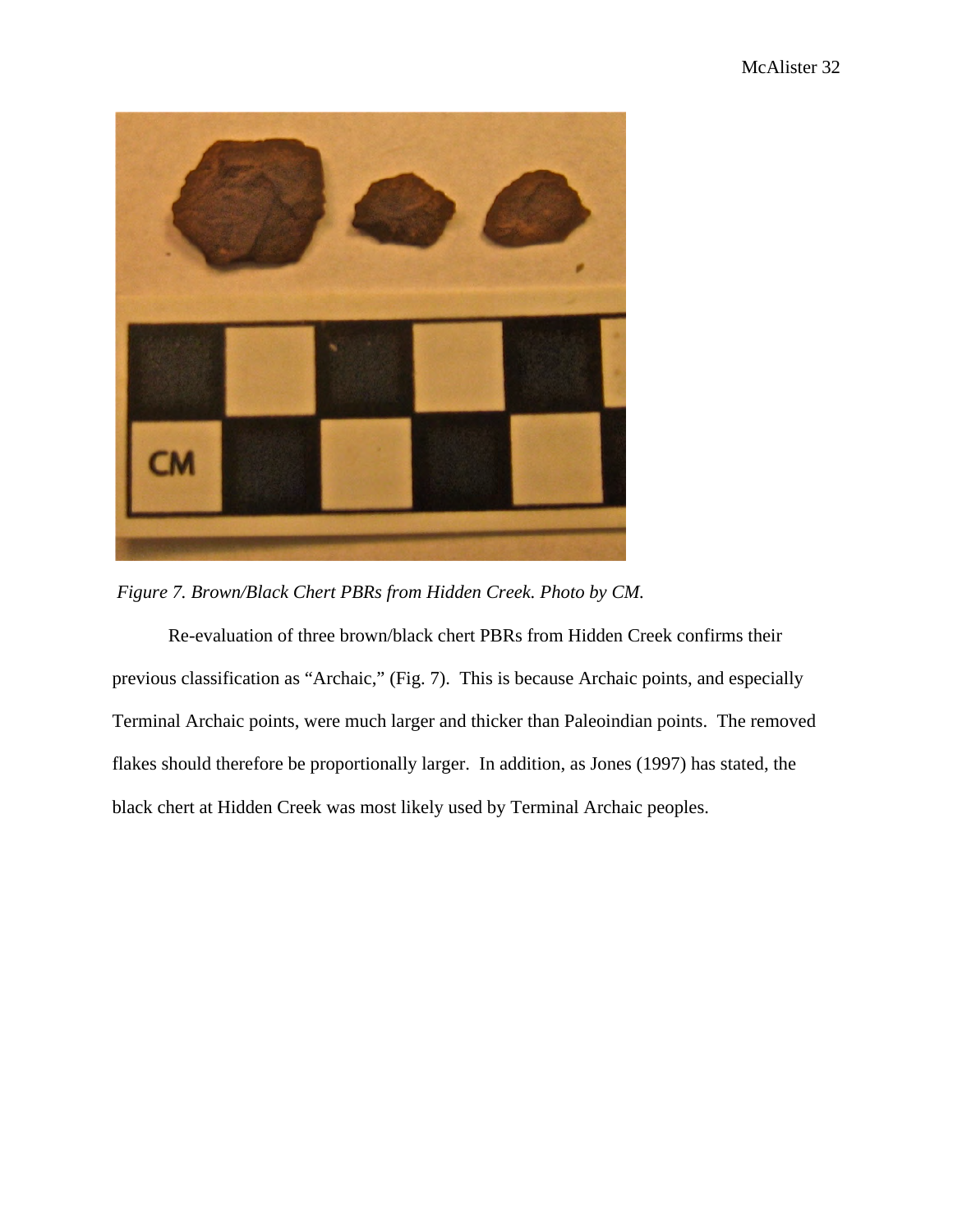iii. Small Bifacial Retouch Flakes (SBR)



*Figure 8. Chert SBR from Ohomowauke Locus A. Photo by CM.*



*Figure 9. Red Jasper SBR from Ohomowauke Locus D. Photo by CM.*

Although these two small bifacial retouch flakes have different compositions, this study has previously stated that both chert and jasper are high-quality materials and are preferable for tool making. They also come from non-local sources to southeastern Connecticut. Therefore, they were likely used by Paleoindians who were more mobile. Both of these SBRs, and many of the others in the assemblages, show evidence of very small previous removals, if any at all. This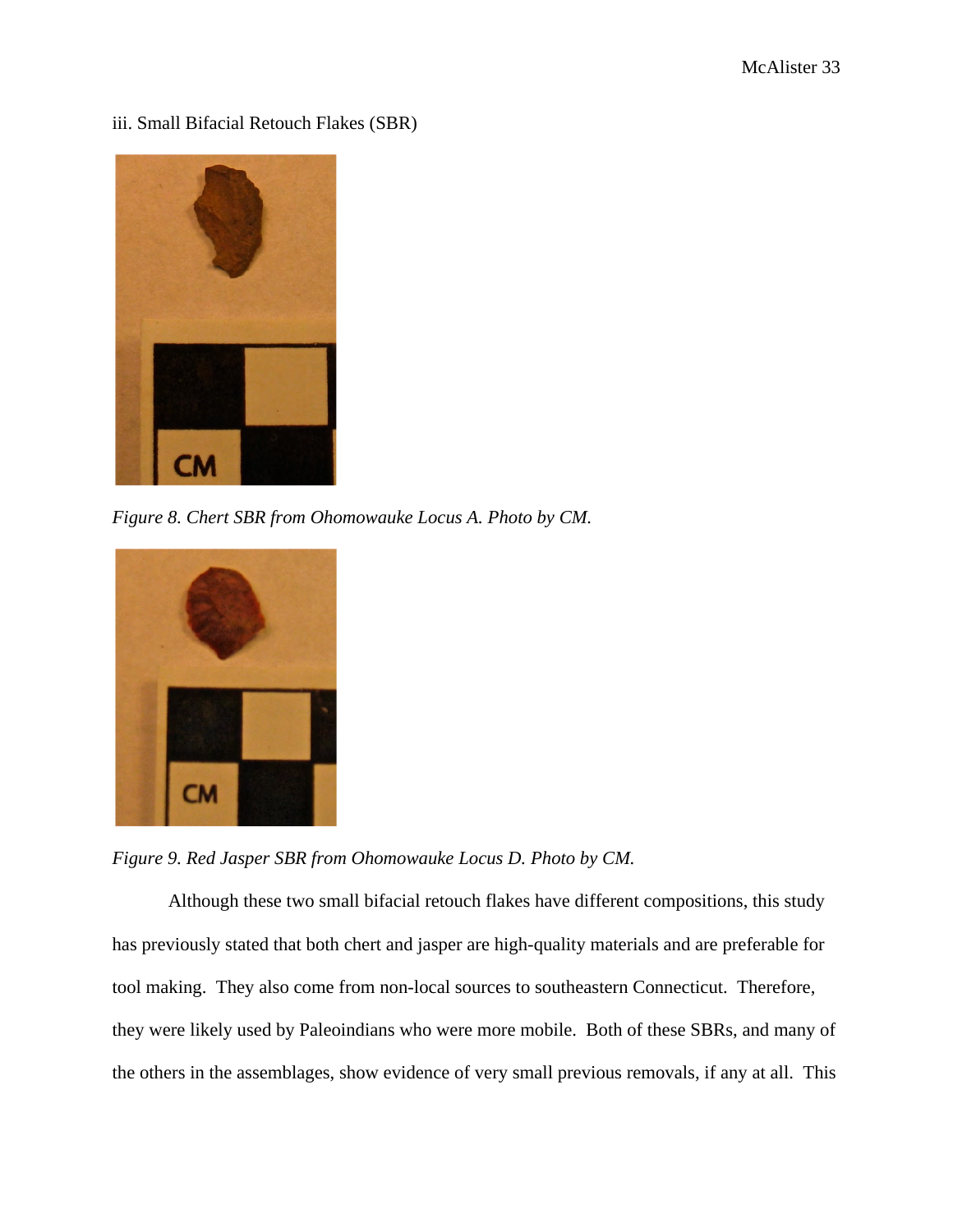means that SBRs were produced in the latter stages of retouch. Since Paleoindian projectile points are thin and narrow, it is likely that many SBRs were produced in the thinning process. Paleoindians were skilled toolmakers and so they would have worked to make their points as fine and as sharp as possible. That is why even the smallest retouch flakes, like these SBRs, have evidence of even finer retouch previously performed on the tools. These SBRs also show signs of usewear, from the edges of the tool. They were then knapped off to retouch the edges.

iv. Large Bifacial Retouch Flakes (LBR)



*Figure 10. Grey/Green Chert LBR from Ohomowauke. Photo by CM.*

Paleoindians were skilled toolmakers, as evidenced by the fluted point tradition. These points would require a great deal of retouch to stay sharp to effectively hunt animals. Figure 10 illustrates one example of a large bifacial retouch flake that would have been knapped off of a biface, which may have been a projectile point. This, as well as many other LBRs in the assemblages, has a definite platform. This is consistent with the stage of retouch, when a few, large flakes would have been knapped off before the smaller, finer flakes towards the end. This, like many of the other LBRs, does not show definite signs of previous flake removals. While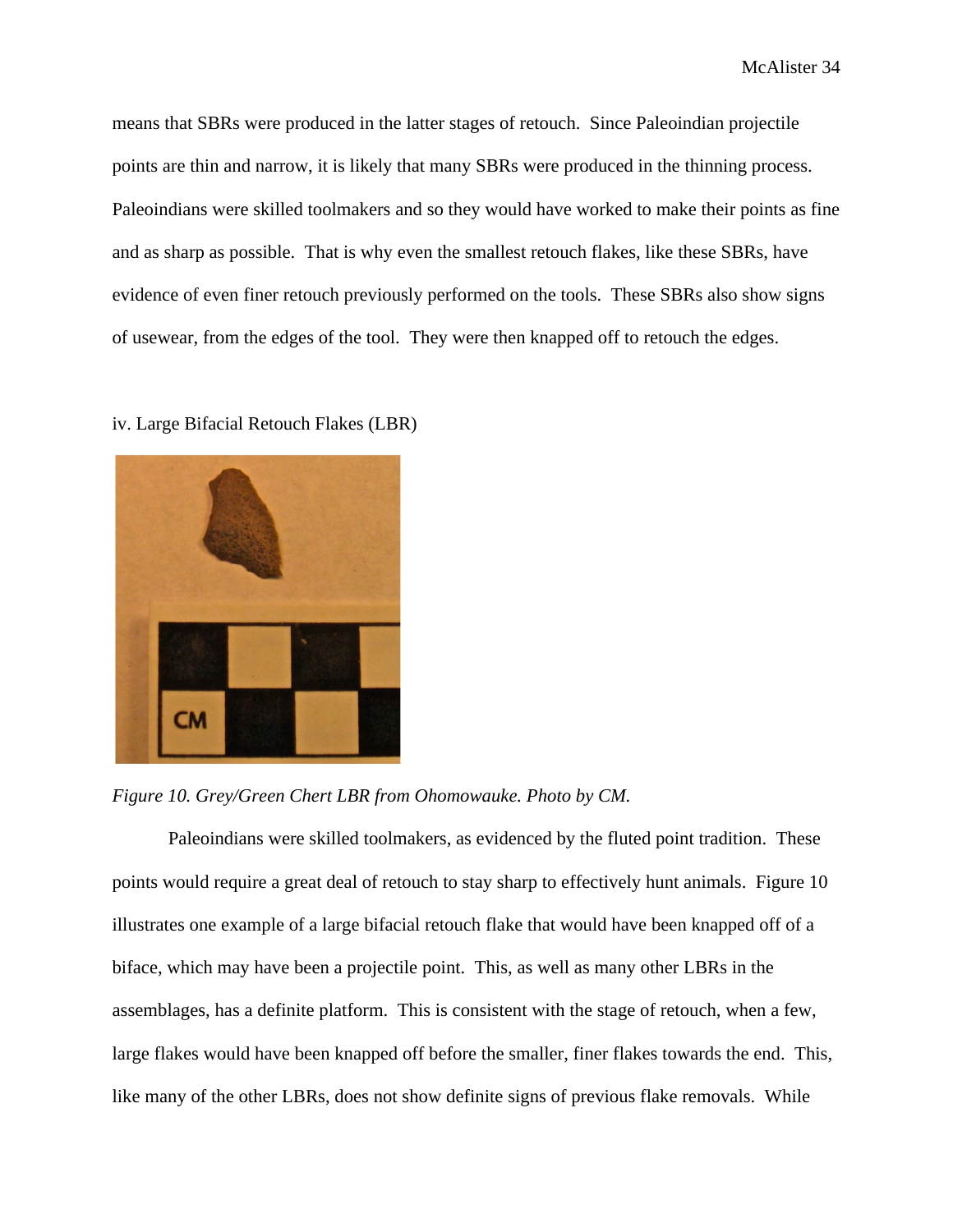there would have been previous removals in the reduction stage, the tool was likely used, the surface smoothed out, and thus the removals from the reduction stage made not as obvious.



v. Bifacial Reduction Flakes (BRED)

*Figure 11. Quartzite Bifacial Reduction Flakes from Ohomowauke. Photo by CM.*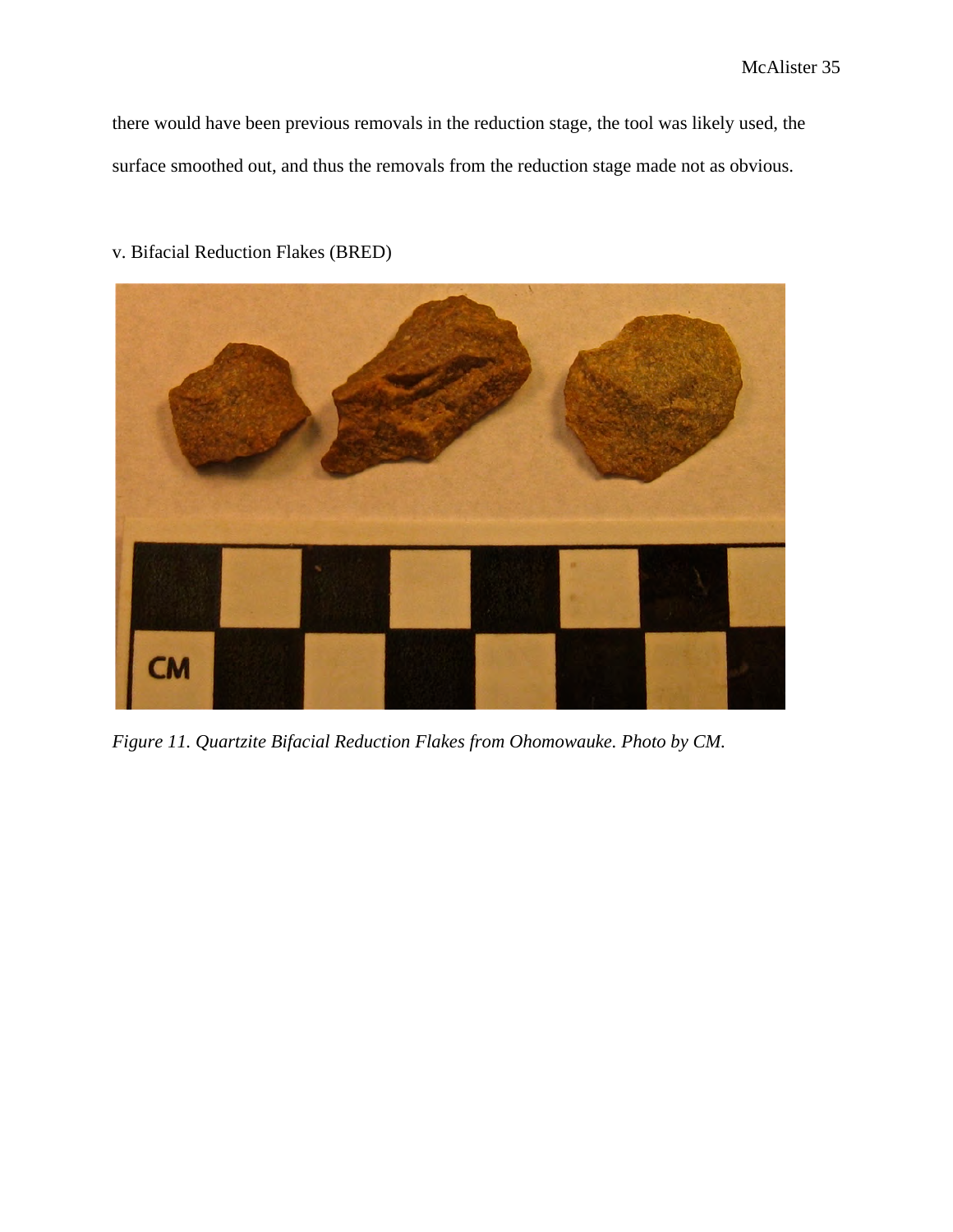

*Figure 12. Red/Yellow Jasper Bifacial Reduction Flake from Ohomowauke. Photo by CM.*

It is expected that the mobile Paleoindian hunter-gatherers acquired their lithic raw material from sources far from southeastern Connecticut, and then transported them to sites like Hidden Creek and Ohomowauke. It is likely that tools were already preforms by the time the Paleoindians arrived in southeastern Connecticut, but nevertheless there is evidence that the early stages of reduction took place at these sites (Fig. 12). These reduction flakes are large and thick. It is interesting that quartzite bifacial reduction flakes (Fig. 11) are found in Locus C, which was dominated by chert and jasper. These quartzite bifacial reduction flakes were not used by Paleoindians, and were most likely not made by Terminal Archaic peoples. There were several Middle Archaic quartzite Neville points found at Ohomowauke, and this may mean that these quartzite flakes were made by Middle Archaic peoples. This also explains the presence of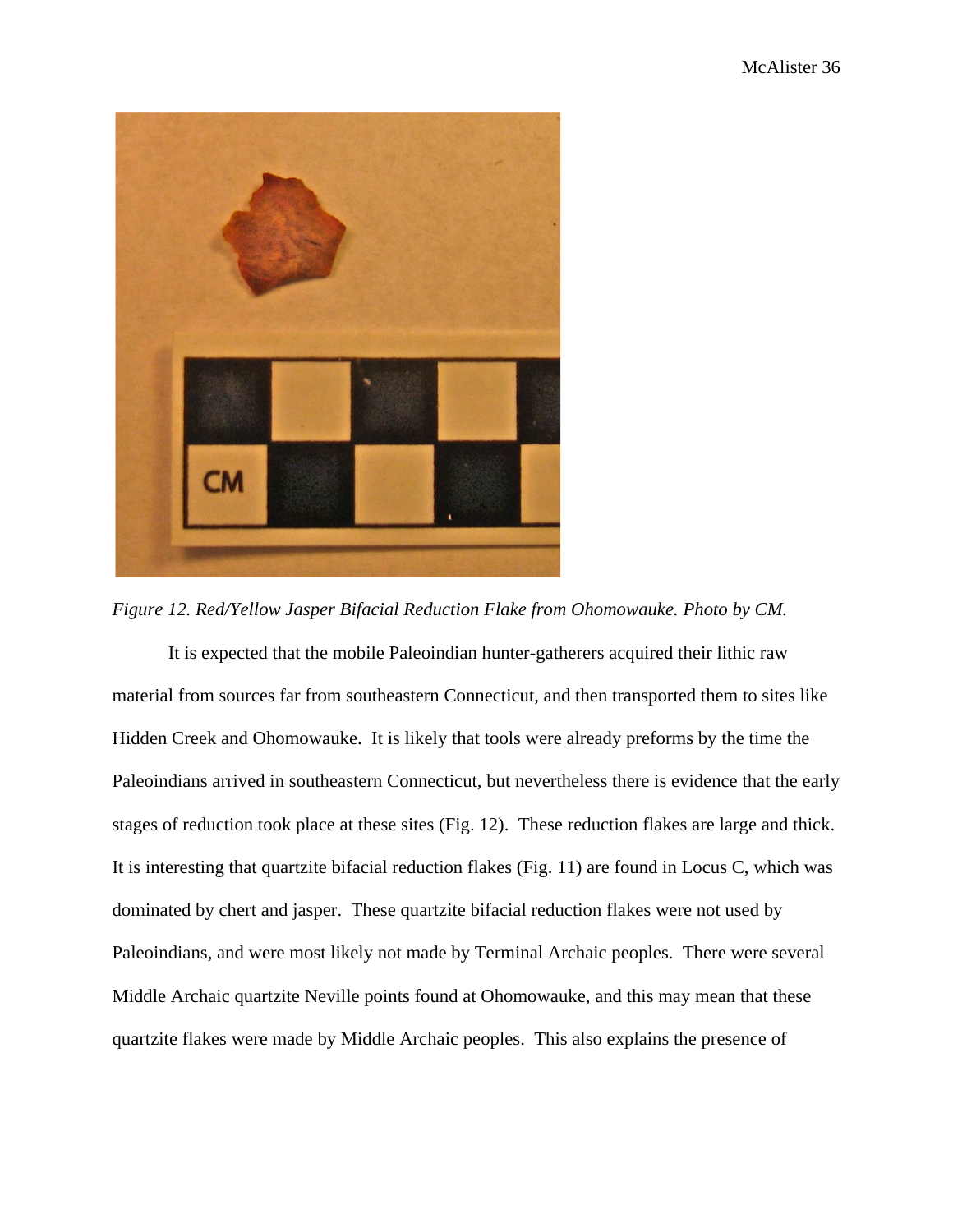bifacial reduction flakes because tools made from materials of a nearby source would likely have been in the early stages of reduction at this site.

vi. Parallel Thinning Flakes (PT)



*Figure 13. Brown Chert Parallel Thinning Flake from Hidden Creek. Photo by CM.*

Parallel Thinning flakes are diagnostic of the Late Paleoindian period, and the lanceolate, parallel-flaked, square-based points. They are usually very small and thin, but the flake in Figure 13 is a bit larger than normal. This, and the other parallel thinning flakes from Hidden Creek, has a definite platform where it was struck by the knapper. It remains thin for the entire length of the flake, and has jagged edges. Another characteristic of a parallel thinning flake is the medial ridge, although it has no removals coming from the lateral edges as a channel flake does. Parallel thinning flakes were made by a specific process – thinning the edges of the projectile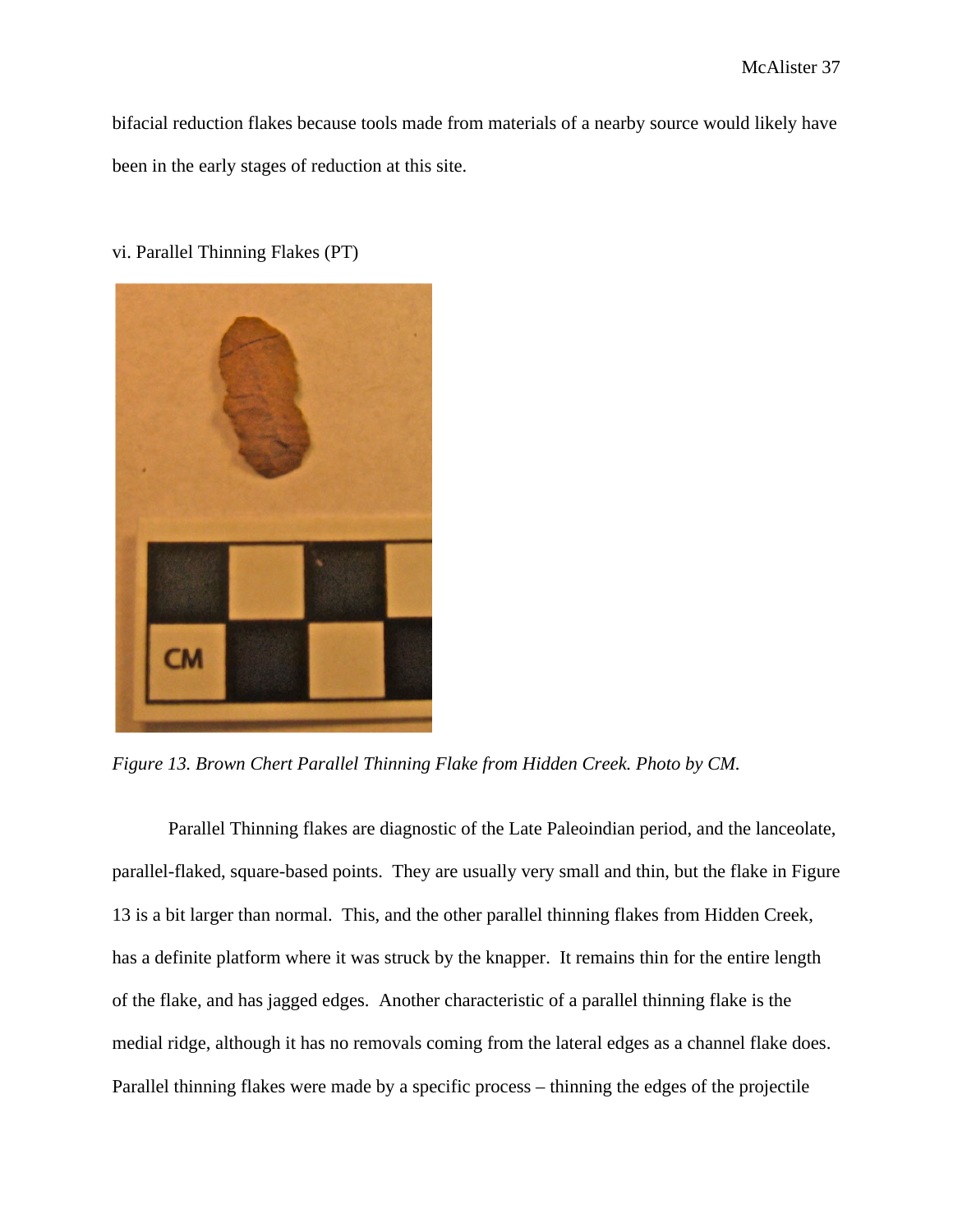point – and so it stands to reason that they will have a more or less standardized form, much like the endscraper retouch flakes.

vii. Channel Flake Fragments (CF)



*Figure 14. Dark Green Chert Channel Flake Fragment from Hidden Creek. Photo by CM.*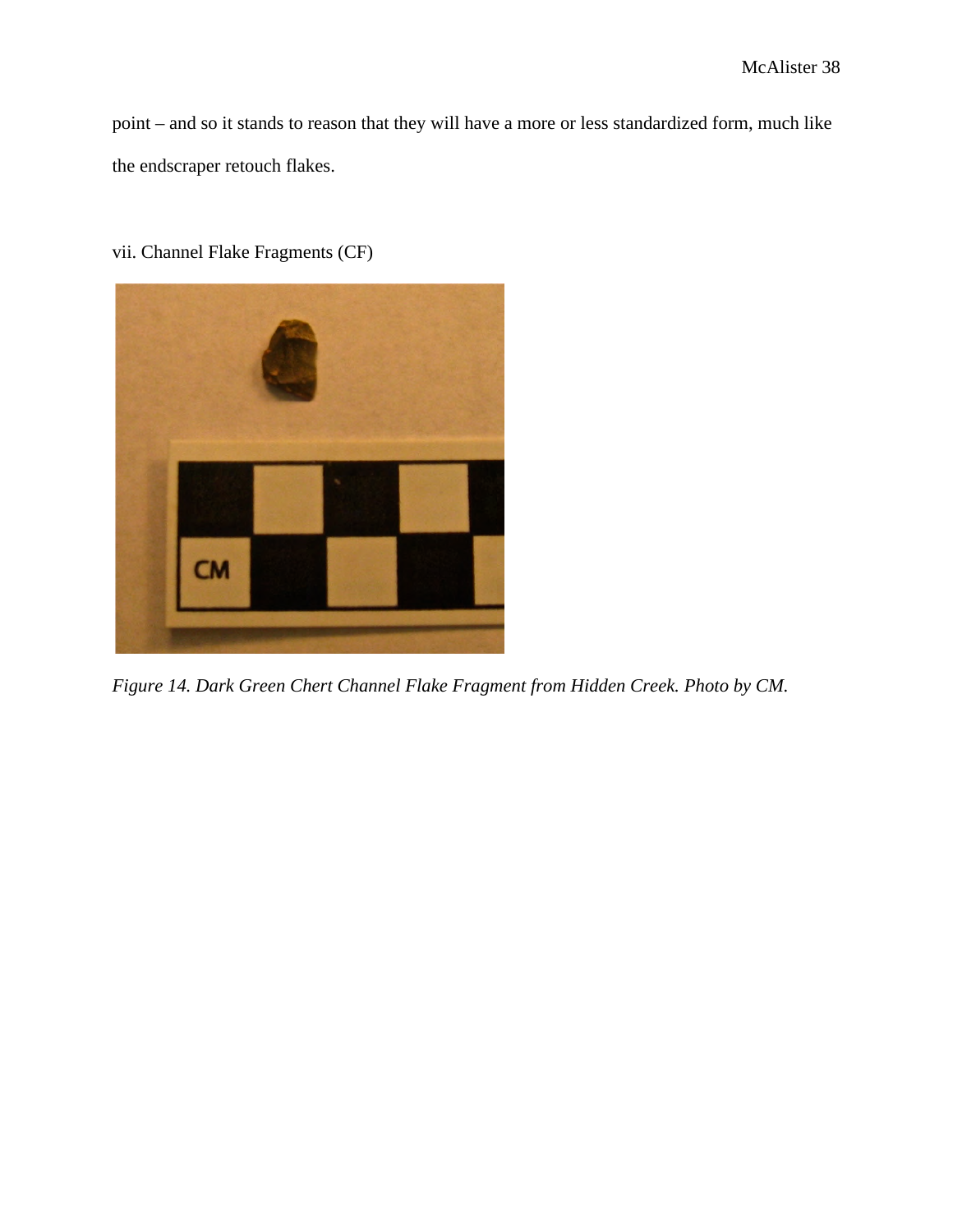

*Figure 15. Chert Channel Flake Fragment from Ohomowauke. Photo Courtesy of Zac Singer.*

Channel flakes are diagnostic of the Paleoindian period, especially the early part. They are characterized by flake scars that run from the lateral edges to the medial ridge of the flake. These flake scars are perpendicular to the direction of the platform and bulb of percussion. Because the channel flake is the last flake removed to form the flute, it shows evidence of all the previous removals along its medial ridge. It is then knapped off of the point from the proximal end. Channel flakes are usually thin, although some can be a bit thicker. They are always narrow, by nature of the appearance of the flute, their "negative," and are parallel-sided. These unique attributes have been well established, and the channel flakes from Hidden Creek (Fig. 14) and Ohomowauke (Fig.15) comply with the characteristic features.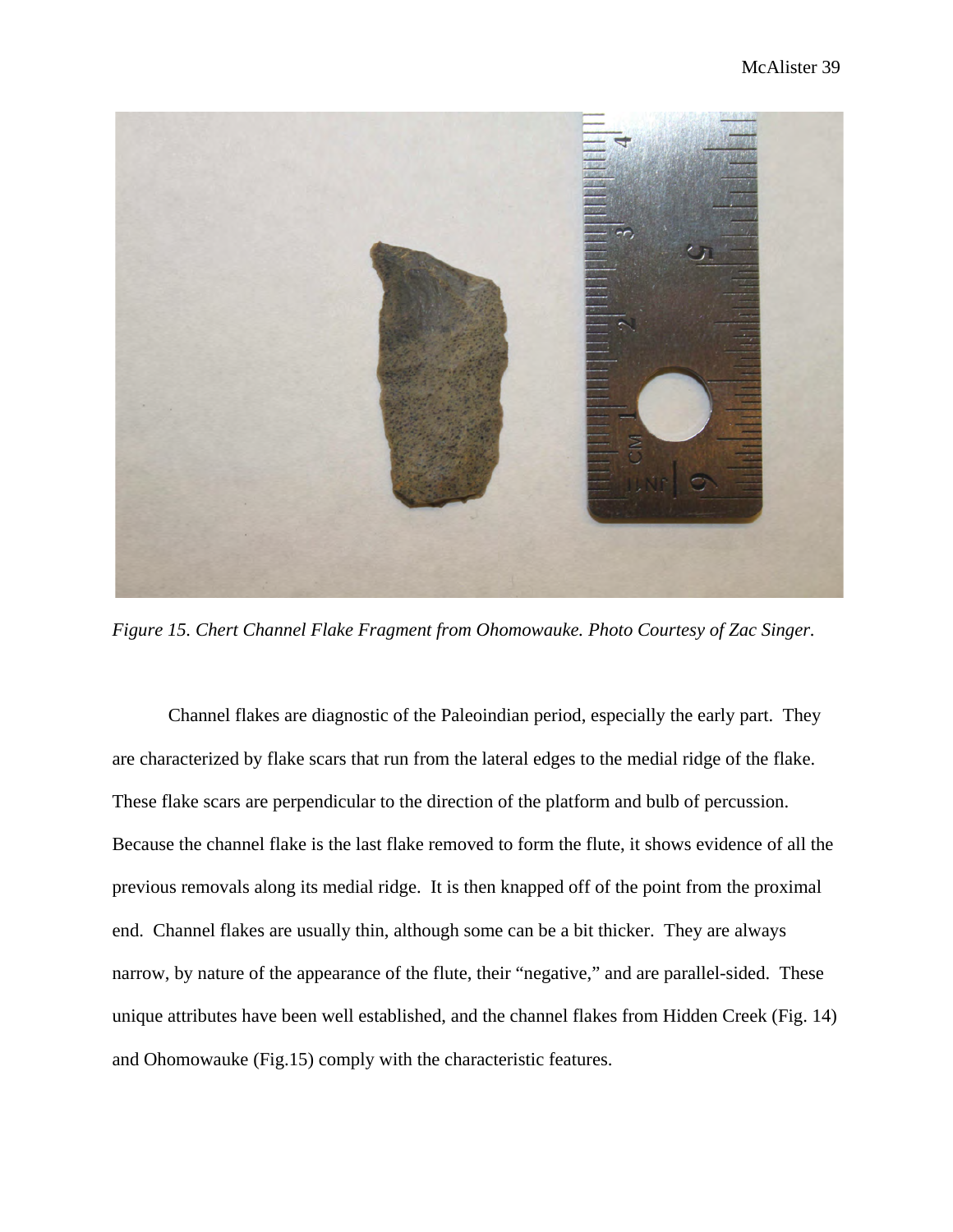### XI. Conclusion

The Paleoindian and Terminal Archaic periods are separated in North American Prehistory by thousands of years, and have very different cultural traditions in terms of lithic artifacts. They are easily differentiated on the basis of their projectile point styles, with Early Paleoindians producing fluted points, Late Paleoindians making lanceolate, parallel-flaked points and points with multiple flutes, and Terminal Archaic peoples using the Broad Spear tradition. However, projectile points are not found in great frequency. The majority of any given lithic assemblage is usually made up of debitage. This study attempted to identify diagnostic debitage features that can be used to differentiate each of these cultural traditions. The data was first analyzed based on the relative proportions of raw materials. This analysis supports the conclusion that Paleoindians were accessing more high-quality materials like chert and jasper, while Terminal Archaic peoples used more locally available materials like argillite. The graphs below that quantify the relative amounts of each raw material at Hidden Creek and the four Ohomowauke Loci show that chert is the most prevalent material. Table 11 shows that chert is the predominant raw material used at Hidden Creek. Table 12 shows that chert also dominated the assemblage at Locus A, with a noticeable component of quartz and quartzite as well. Table 13 shows a similar trend for Locus B, with chert and quartz the most prevalent materials. Table 14 for Locus C and Table 15 for Locus D show the significant combination of chert and jasper debitage at these two loci that strongly supports a Paleoindian occupation. With the interpretation by Jones (1997) that stated that Terminal Archaic peoples used black chert at Hidden Creek, it is fair to say that they could have used chert at Ohomowauke as well. The significant amount of chert at all of these sites shows that it was used frequently by both Paleoindians, and possibly by Terminal Archaic peoples.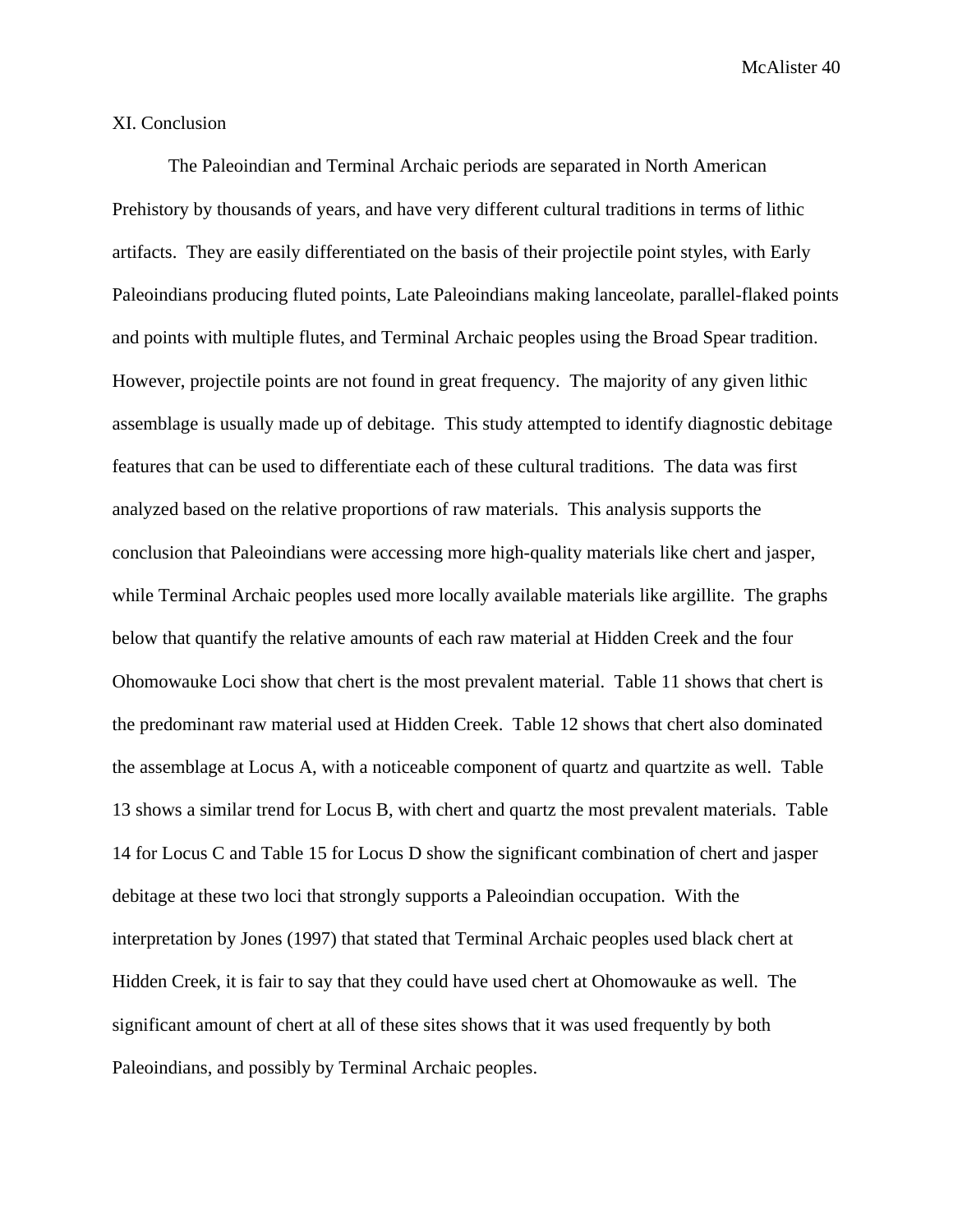Table 11



Table 12

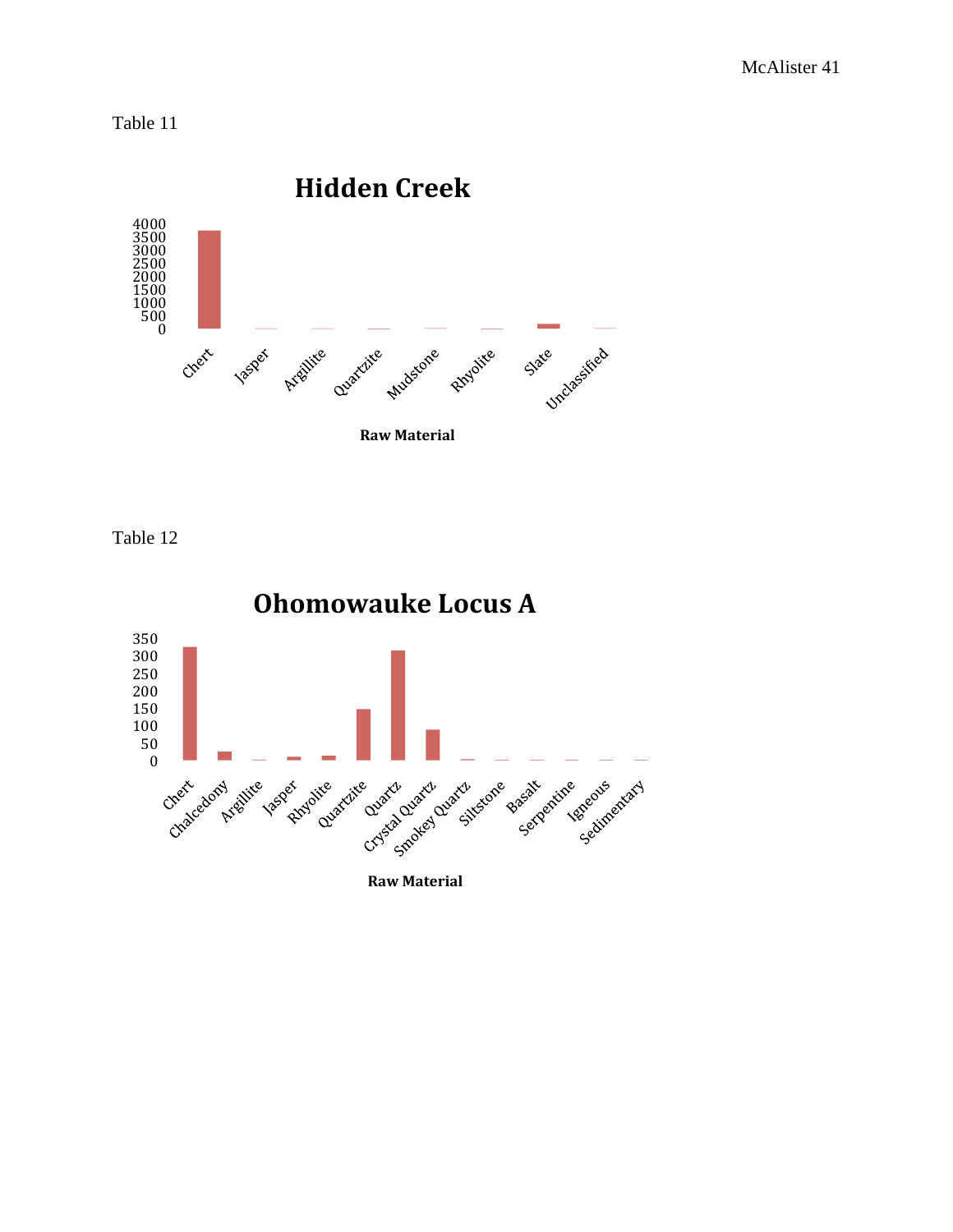Table 13



Table 14

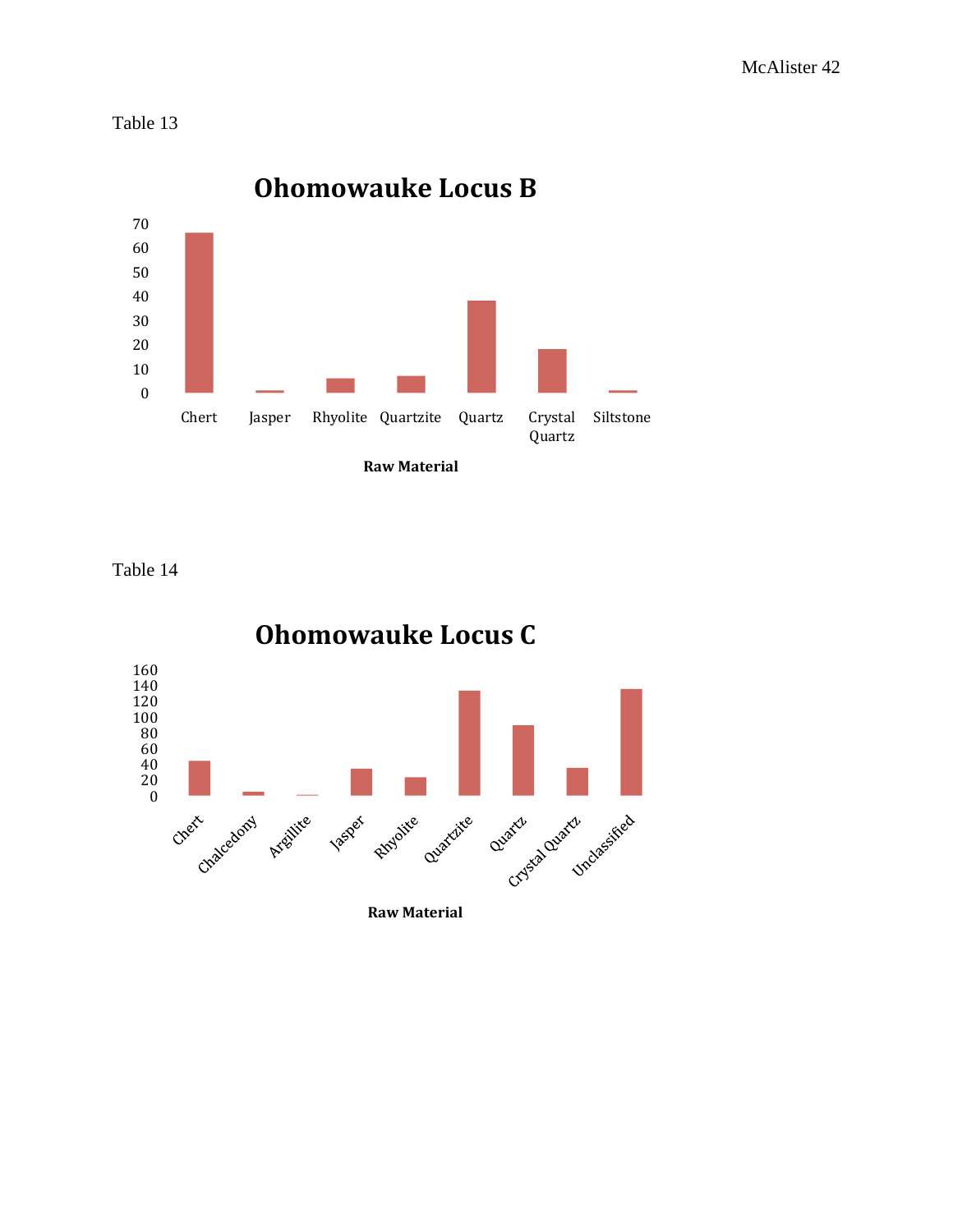



This portion of the analysis also dealt with percentages of each flake type found in the assemblages. Likewise, while channel flakes are a good indicator of a Paleoindian occupation, small and proximal bifacial retouch flakes also point towards secondary tool making processes far from the lithic sources. While broad generalizations cannot be made, and it is more difficult to identify diagnostic characteristics than with projectile points, certain features of debitage also can allow the various cultural traditions to be identified. Such features include perpendicular flaking of the channel flake, larger flakes in the Terminal Archaic, and channel flake-like flaking on proximal bifacial retouch flakes of the Paleoindian period. The hope is that these methods and debitage features can be used in future archaeological research.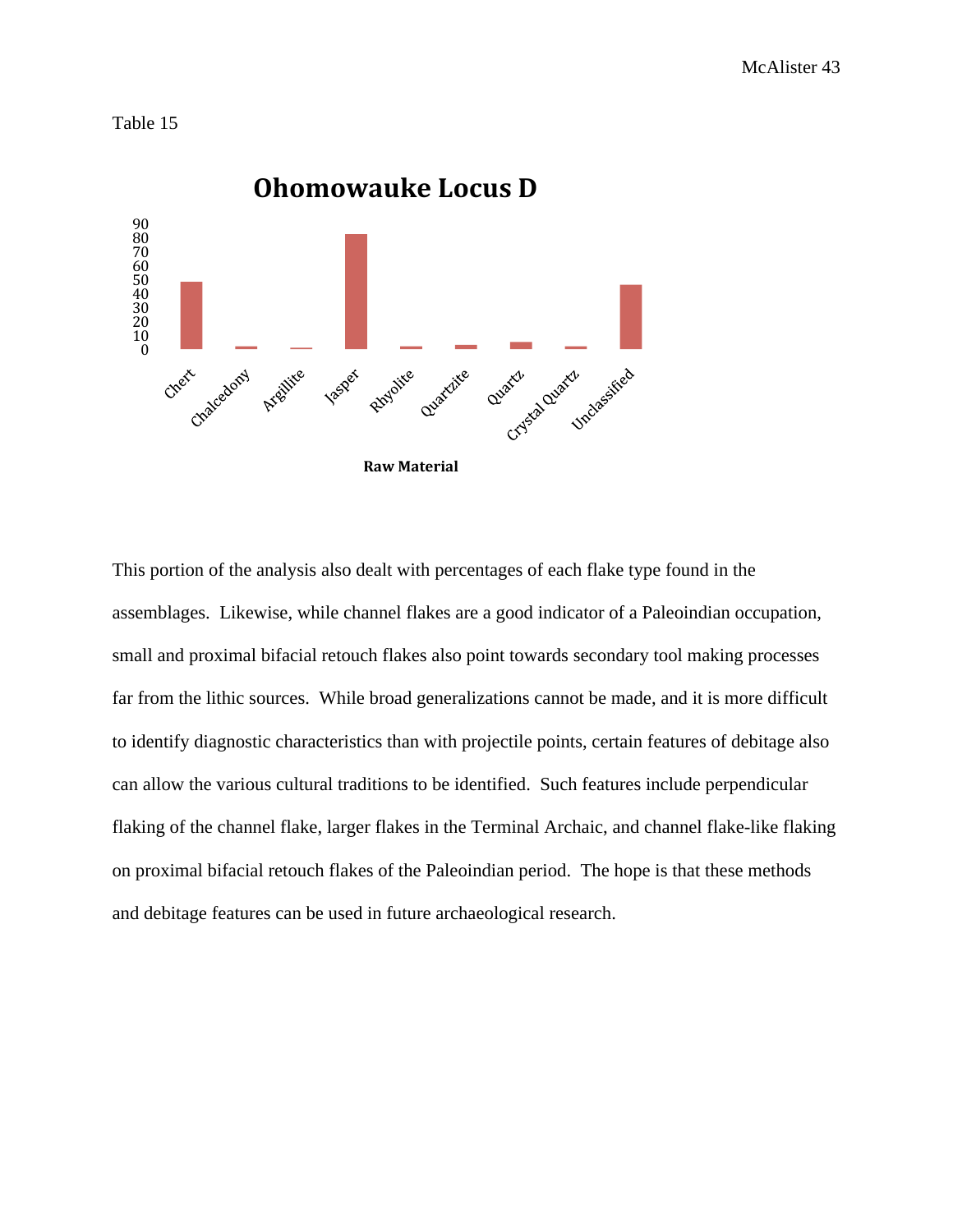### Bibliography

- Andrefsky, William Jr. *Lithics: Macroscopic Approaches to Analysis*. New York: Cambridge University Press, 2005. Print.
- Boisvert, Richard A. and Gail N. Bennett. "Debitage Analysis of 27-HB-1, A Late Paleoindian/Archaic Stratified Site in Southern New Hampshire." *Archaeology of Eastern North America* 32 (2004): 89-100. Print.
- Bradley, James W., Arthur E. Spiess, Richard A. Boisvert, and Jeff Boudreau. "What's the Point?: Modal Forms and Attributes of Paleoindian Bifaces in the New England-Maritimes Region." *Archaeology of Eastern North America* 36 (2008): 119-172. Print.
- Burch, Ernst S. Jr. "The Caribou/Wild Reindeer as a Human Resource." *American Antiquity* 37.3 (1972): 339-368. Print.
- Burke, Adrian. "Paleoindian Ranges in Northeastern North America Based on Lithic Raw Materials Sourcing." 2004. Print.
- Curran, Mary Lou. "Exploration, Colonization, and Settling In: The Bull Brook Phase, Antecedents, and Descendants." *The Archaeological Northeast*. Ed. Mary Ann Levine, Kenneth E. Sassaman, and Michael S. Nassaney. Westport, Connecticut: Bergin & Garvey, 1999. 3-24. Print.
- Dragoo, Don W. *Projectile Points of the Archaic Period: Eastern North America*. Gloucester, Virginia: Institute for Human History, 1993. Print.
- Jones, Brian D. "The Late Paleoindian Hidden Creek Site in Southeastern Connecticut." *Archaeology of Eastern North America* 25 (1997): 45-80. Print.
- Jones, Brian D. and Kevin A. McBride. "Indigenous Archaeology in Southern New England: Case Studies from the Mashantucket Pequot Reservation." *Cross-Cultural Collaboration: Native Peoples and Archaeology in the Northeastern United States*. Ed. Jordan E. Kerber. Lincoln: University of Nebraska Press, 2006. 265-280. Print.
- Lothrop, Jonathan C., Paige E. Newby, Arthur E. Spiess, James W. Bradley. "Paleoindians and the Younger Dryas in the New England-Maritimes Region." *Quaternary International* 242 (2011): 546-569. Print.
- Odell, George H. *Lithic Analysis*. New York: Springer Science+Business Media, Inc., 2003. Print.
- Ritchie, William A. *The Archaeology of New York State*. Garden City, New York: The Natural History Press, 1965. Print.